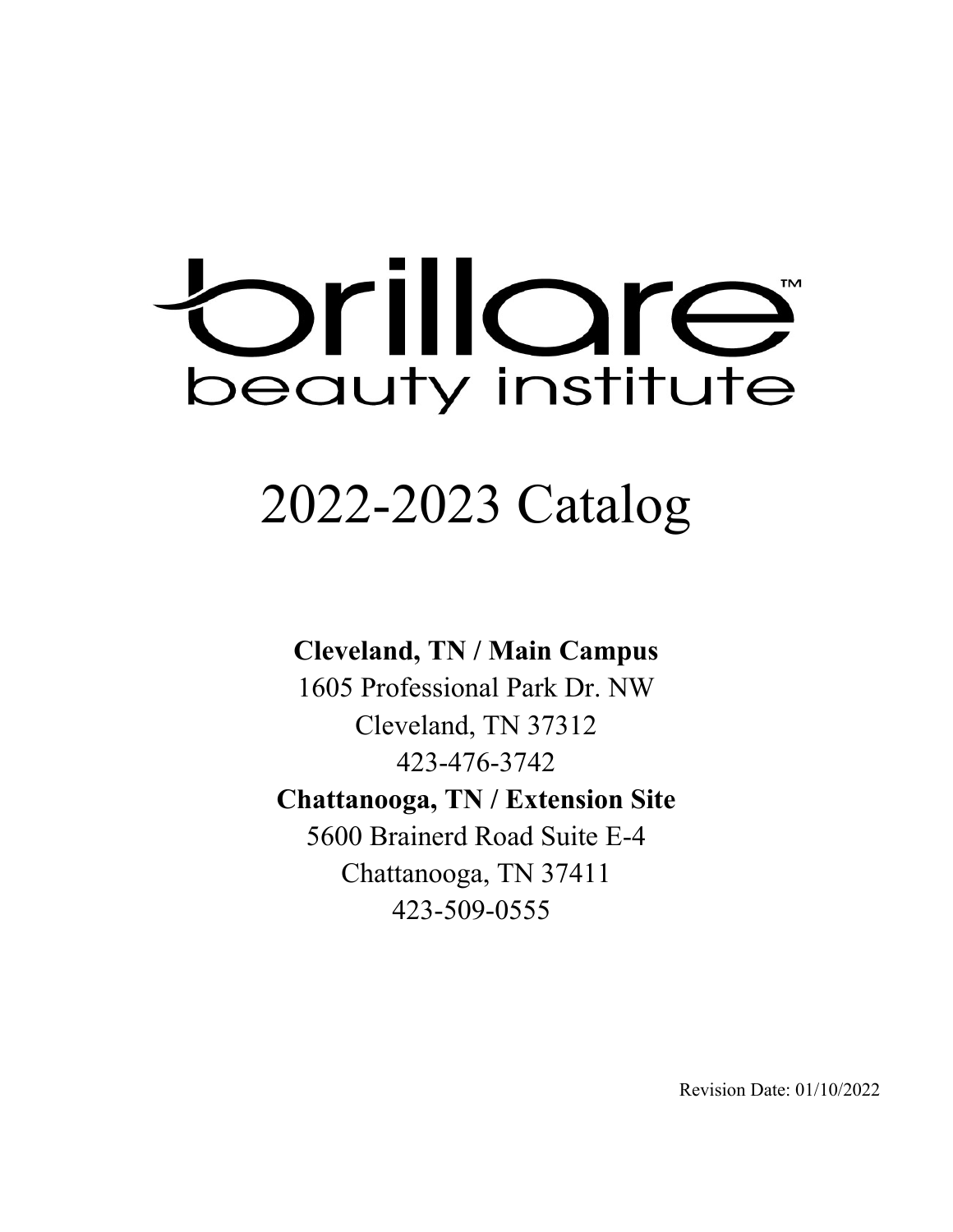### **Contents**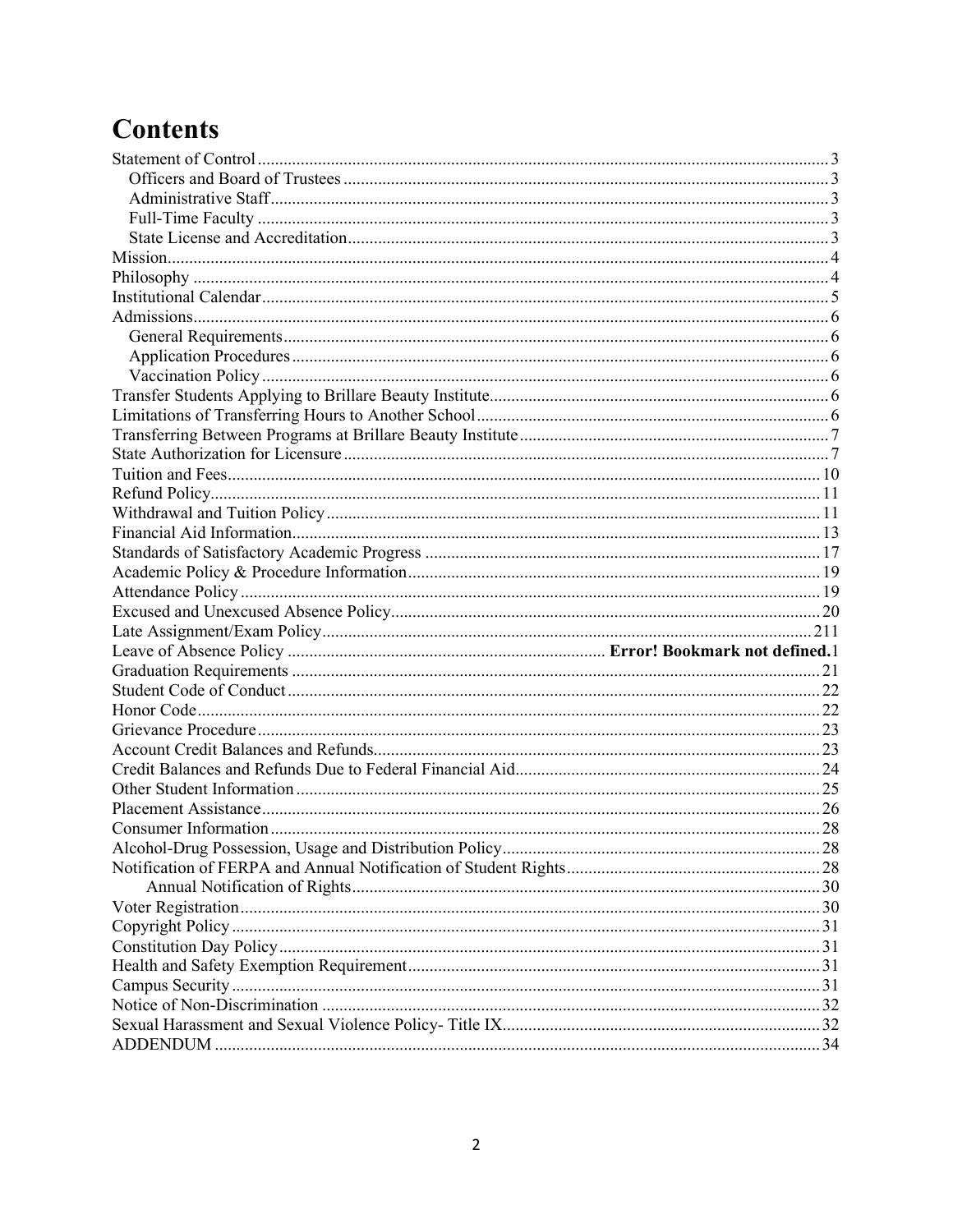Revision Date: January 10, 2022

#### <span id="page-2-0"></span>**Statement of Control**

Brillare Beauty Institute is a tax-exempt, not-for-profit Corporation under Chapter 617 F.S. and Internal Revenue Code 1969 Section 501 (c), (3).

#### <span id="page-2-1"></span>**Officers and Board of Trustees**

Karl JT Petersen, M.A.T. – Board Chairman, & President Diane M Petersen, M.D. – Board of Trustees, Secretary Michael A Smith – Board Member

#### <span id="page-2-2"></span>**Administrative Staff**

Administrative Staff: Susan Bryson - Executive Director and Chief Administrator Deanna Kesley - AAS Business: Cleveland State Community College Michael Smith – BS in Business: Indiana University Meredith Dowdle – BS in Business: University of Tennessee at Chattanooga

#### <span id="page-2-3"></span>**Full-Time Faculty**

Stephanie Day- Cosmetology Diploma Program (Academy of Beauty Arts) Instr. License #116025<br>Doris Haddock - Cosmetology Cert. Program (Kernersville Beauty College) Instr. License #121218 Doris Haddock - Cosmetology Cert. Program (Kernersville Beauty College) Karen Sherlin - Cosmetology Diploma Program (University of Beauty) Instr. License #053099 Darlene Ray – Cos/Aesthetics Diploma Program (Battlefield Styling Academy) Instr. License #062763 Callie Nicholas- Cosmetology Diploma Program (Miller Motte College) Instr. License #145564 Joel Adams- Cosmetology Diploma (Chattanooga Barber and Cosmetology) Instr. License #088149 Debbie Daily- Aesthetics Diploma (Miller Motte Technical College) Instr. License #161734

#### <span id="page-2-4"></span>**State License and Accreditation**

Brillare Beauty Institute is licensed by the Tennessee State Board of Cosmetology, 500 James Robertson Parkway, Suite 120, Nashville, TN 37243. Brillare Beauty Institute is accredited by the commission of the Council on Occupational Education (COE), 7840 Roswell Road, Building 300, Suite 325 Atlanta, Georgia 30350, (770) 396-3898, [www.council.org,](http://www.council.org/) which is a nationally recognized accrediting council.

#### **Authorization**

Brillare Beauty Institute is exempt from Title 49, Chapter 7, Part 20 of the Tennessee Code and the regulations contained in Rule Chapter1540-01-01. Therefore we are considered exempt from the Tennessee Higher Education Commission. In order to maintain the exemption, Brillare Beauty Institution must submit required information on an annual basisto THEC, primarily based on being a nonprofit accredited institution for over 20 years.

Information regarding further review of documents describing our accreditation, approval, or licensing of Brillare Beauty Institute can be obtained by contacting the School Director's Office.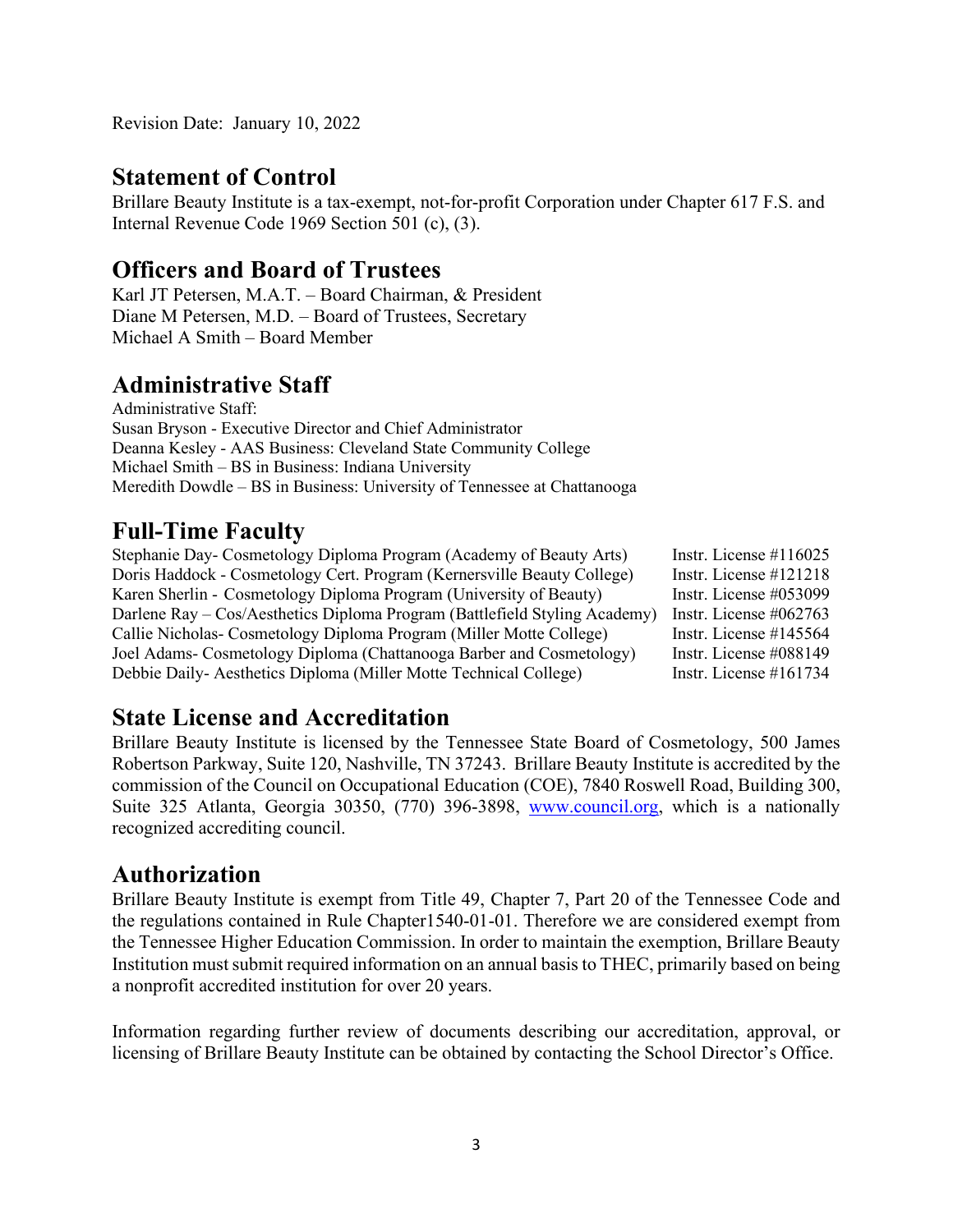#### <span id="page-3-0"></span>**Mission**

Brillare Beauty Institute is a private non-profit institution whose mission is to train students for careers in the beauty industry in a student-centered learning environment while being responsive to employment trends.

#### <span id="page-3-1"></span>**Philosophy**

The philosophy of Brillare Beauty Institute is to provide technical training in a manner that engages our students. The institution considers the student as an individual and strives to be aware of the needs of each member of its student body. We believe that each student should understand and practice their responsibilities to family, individuals, and the community by becoming effective and contributing citizens. Our instructors are sincere, dedicated professionals, constantly in search of new techniques to improve their teaching, always keeping the interest of the learner utmost in their minds.

All members of the faculty hold current Tennessee Cosmetology and/or Aestheticians Licenses and Instructor's Licenses and remain involved in workshops, seminars and continuing education classes in order to stay abreast of current teaching methods.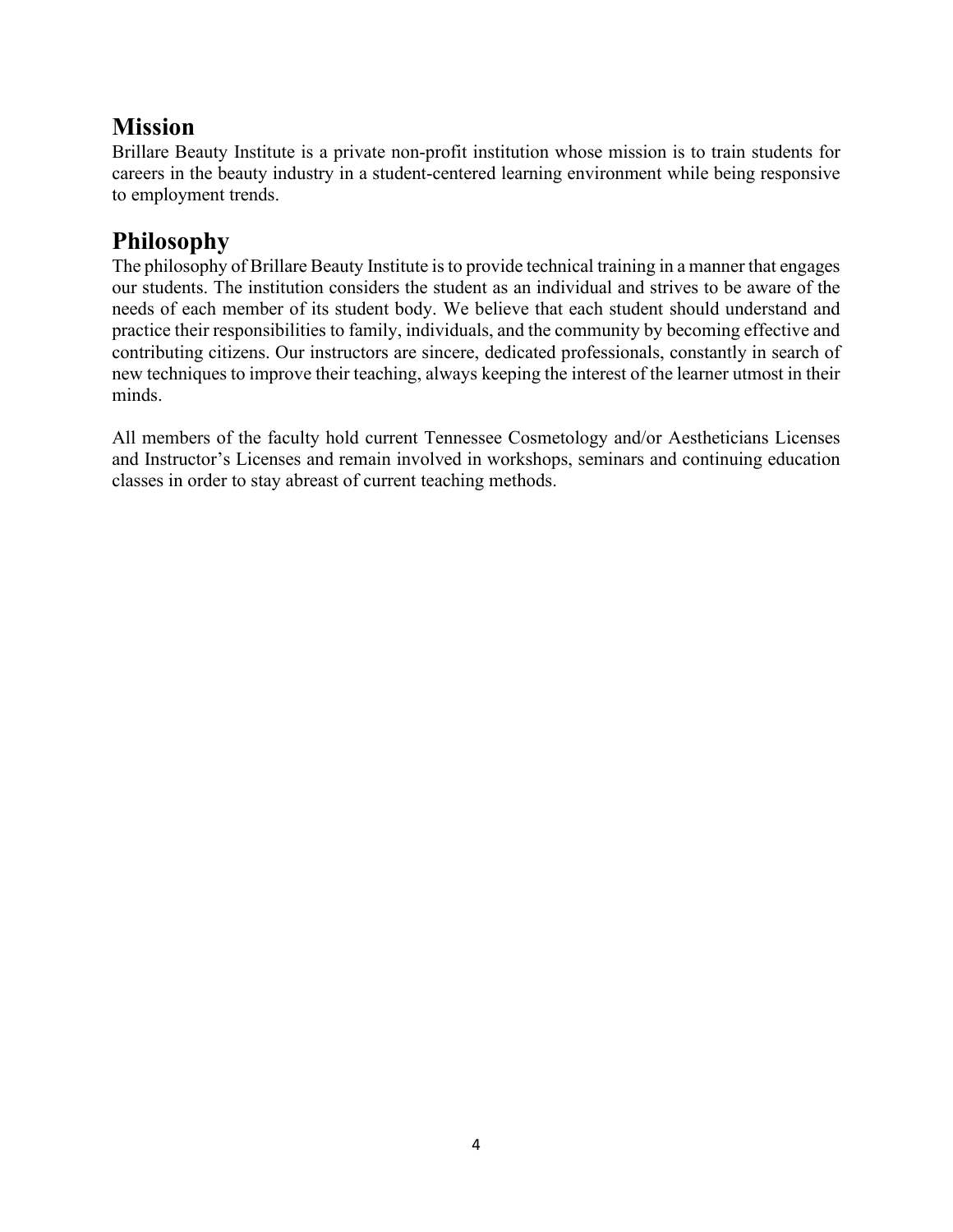#### <span id="page-4-0"></span>**2022 Institutional Calendar**



#### **2022 START WEEKS**

**Main Campus: Cleveland, TN**

**Revised January 10, 202**

| <b>Cosmetology Program</b> |                             |                           | <b>Esthetics Program</b>    |
|----------------------------|-----------------------------|---------------------------|-----------------------------|
| 2022 Start Weeks           | <b>Expected Grad Date</b>   | 2022 Start Weeks          | <b>Expected Grad Date</b>   |
| Monday, January 17, 2022   | Saturday, January 21, 2023  | Monday, January 24, 2022  | Saturday, August 27, 2022   |
| Monday, March 14, 2022     | Saturday, March 18, 2023    | Monday, February 28, 2022 | Saturday, October 1, 2022   |
| Monday, May 9, 2022        | Saturday, May 13, 2023      | Monday, April 4, 2022     | Saturday, November 5, 2022  |
| Monday, July 11, 2022      | Saturday, July 15, 2023     | Monday, May 9, 2022       | Saturday, December 10, 2022 |
| Monday, September 5, 2022  | Saturday, September 9, 2023 | Monday, June 13, 2022     | Saturday, January 21, 2023  |
| Monday, October 31, 2022   | Saturday, November 4, 2023  | Monday, July 25, 2022     | Saturday, February 25, 2023 |
|                            |                             | Monday, August 29, 2022   | Saturday, April 1, 2023     |
|                            |                             | Monday, October 3, 2022   | Saturday, May 6, 2023       |
|                            |                             | Monday, November 7, 2022  | Saturday, June 10, 2023     |
|                            |                             | Monday, December 12, 2022 | Saturday, July 22, 2023     |

#### **2022 START WEEKS**

#### **Extension Campus: Chattanooga, TN**

| <b>Cosmetology Program</b>                   |                                        | <b>Esthetics Program</b>  |                             |
|----------------------------------------------|----------------------------------------|---------------------------|-----------------------------|
| 2022 Start Weeks                             | <b>Expected Grad Date</b>              | 2022 Start Weeks          | <b>Expected Grad Date</b>   |
| Monday, January 17, 2022                     | Saturday, January 21, 2023             | Monday, January 24, 2022  | Saturday, August 27, 2022   |
| Monday, March 14, 2022                       | Saturday, March 18, 2023               | Monday, February 28, 2022 | Saturday, October 1, 2022   |
| Monday, May 2, 2022                          | Saturday, May 13, 2023                 | Monday, April 4, 2022     | Saturday, November 5, 2022  |
| Monday, June 27, 2022                        | Saturday, July 15, 2023                | Monday, May 9, 2022       | Saturday, December 10, 2022 |
| Monday, August 29, 2022                      | Saturday, September 9, 2023            | Monday, June 13, 2022     | Saturday, January 21, 2023  |
| Monday, October 24, 2022                     | Saturday, November 4, 2023             | Monday, July 25, 2022     | Saturday, February 25, 2023 |
|                                              |                                        | Monday, August 29, 2022   | Saturday, April 1, 2023     |
|                                              | <b>2022 School Calendar</b>            | Monday, October 3, 2022   | Saturday, May 6, 2023       |
|                                              | Monday, November 7, 2022               |                           | Saturday, June 10, 2023     |
| <b>Holidays</b><br>Monday, December 12, 2022 |                                        | Saturday, July 22, 2023   |                             |
| Monday, January 3, 2022                      | <b>Classes Resume</b>                  |                           |                             |
| Monday, January 17, 2022                     | <b>MLK Jr Day: School Closed</b>       |                           |                             |
| Monday, May 30, 2022                         | <b>Memorial Day: School Closed</b>     |                           |                             |
| Saturday, July 2                             |                                        |                           |                             |
| thru                                         | <b>Summer Break: No Classes</b>        |                           |                             |
| Sunday, July 10                              |                                        |                           |                             |
| Monday, September 5, 2022                    | <b>Labor Day: School Closed</b>        |                           |                             |
| Thursday, November 24                        |                                        |                           |                             |
|                                              | thru Thanksgiving Break: School Closed |                           |                             |
| Sunday, November 27                          |                                        |                           |                             |
| Saturday, December 24                        |                                        |                           |                             |
| thru                                         | <b>Holiday Break: No Classes</b>       |                           |                             |
| Monday, January 2, 2023                      |                                        |                           |                             |
| Tuesday, January 3, 2023                     | <b>Classes Resume</b>                  |                           |                             |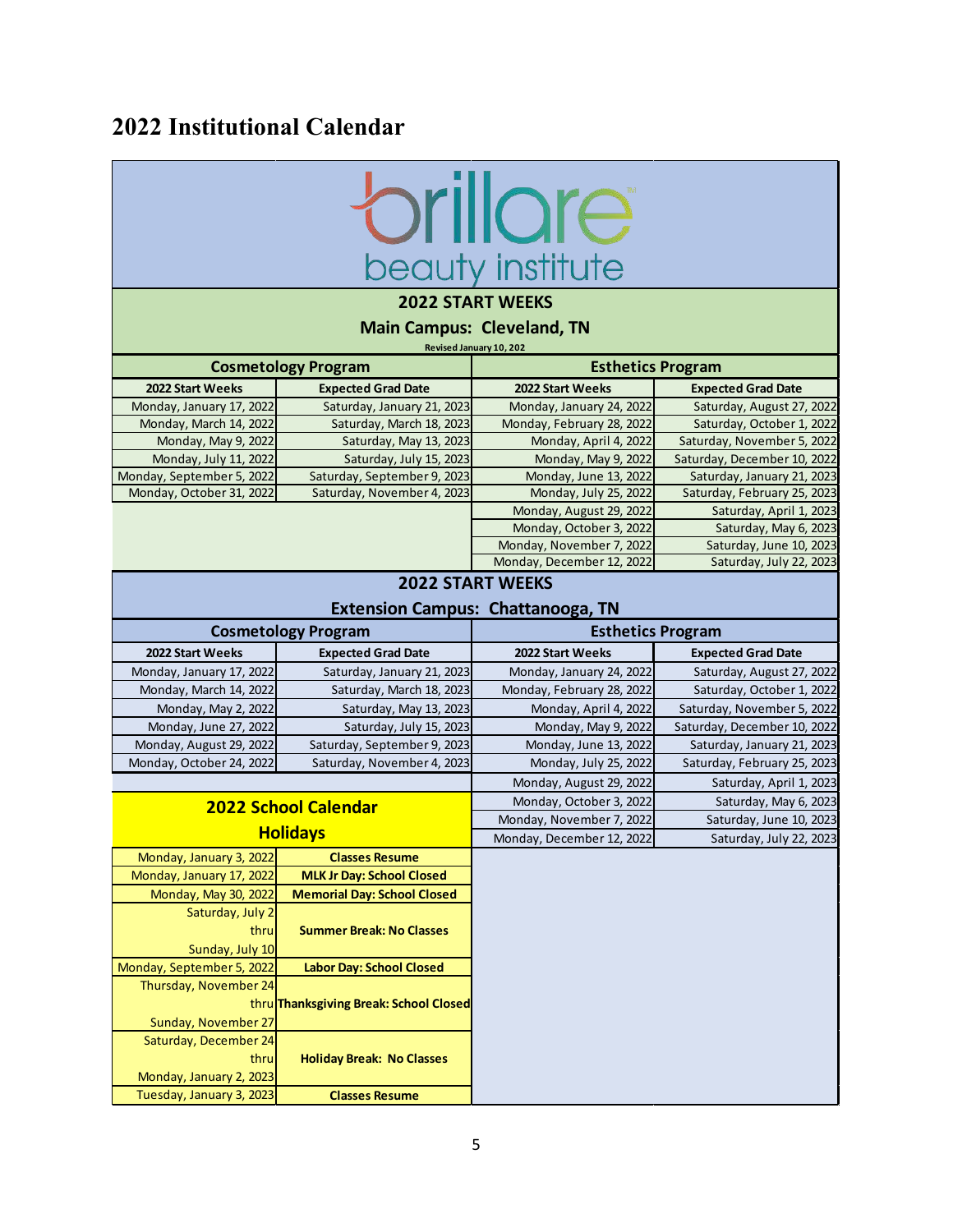#### <span id="page-5-0"></span>**Admissions**

#### <span id="page-5-1"></span>**General Requirements**

Applicants must complete the Enrollment Contract. Each applicant must have either a) Standard High School Diploma or b) General Equivalency Diploma (GED). An applicant admitted into the Institute must then provide a copy of their HS Diploma/ GED Certificate or a transcript showing high school completion. During the Covid-19 National Emergency, if attempts are made to obtain documentation without response from the high school, an attestation will be accepted (This is only an option from the start of the National Emergency and until it is officially rescinded).

#### <span id="page-5-2"></span>**Application Procedures**

- 1. Contact the Institute for an appointment. The telephone number is (423)476-3742 in Cleveland, TN and (423) 509-0555 in Chattanooga, TN.
- 2. A school rep will assist each applicant in completing the necessary paperwork.
- 3. The applicant will have a personal interview with a member of the institution and tour the school.
- 4. Students requesting financial aid assistance through the School must submit a Financial Aid Application to the school's FA officer.
- 5. Students entering Brillare must meet all criteria listed under General Requirements.
- 6. Vaccinations Policy

#### <span id="page-5-3"></span>**Vaccination Policy**

Brillare Beauty Institute does not require vaccinations for admission into our programs. Anyone interested in getting more information about vaccinations should contact their local public health department or consult with their health care provider.

#### <span id="page-5-4"></span>**Transfer Students Applying to Brillare Beauty Institute**

The Institute evaluates clock hours for transfer from licensed schools. In accepting credit from other sources Brillare Beauty Institute verifies that the source of credit accepted is accredited by an agency recognized by the US Department of Education or is approved by a state or federal approving agency. However, at least 50% of the curriculum must be completed while at Brillare Beauty Institute. Only under the circumstance of another school closing unexpectedly or a student is licensed in another state with fewer hours and is being required by the TSBC to fulfill the balance of 1500 hours will Brillare Beauty Institute evaluate any hours above 50% on a case by case basis in order to accommodate these students in continuing their education.

#### <span id="page-5-5"></span>**Limitations of Transferring Hours to Another School**

The awarding of credit for coursework complete at any other institution is at the sole discretion of the receiving institution. Additionally, the Institute does not imply, promise, or guarantee that any hours earned at the Institute will be transferable or accepted by any other institution. It is likely that some or all hours earned at the Institute will not transfer to or be recognized by other institutions. It is the Student's obligation to ascertain in advance of enrollment whether a possible recipient institution will recognize a course of study or accept hours earned at the Institute. Accreditation does not guarantee transferability.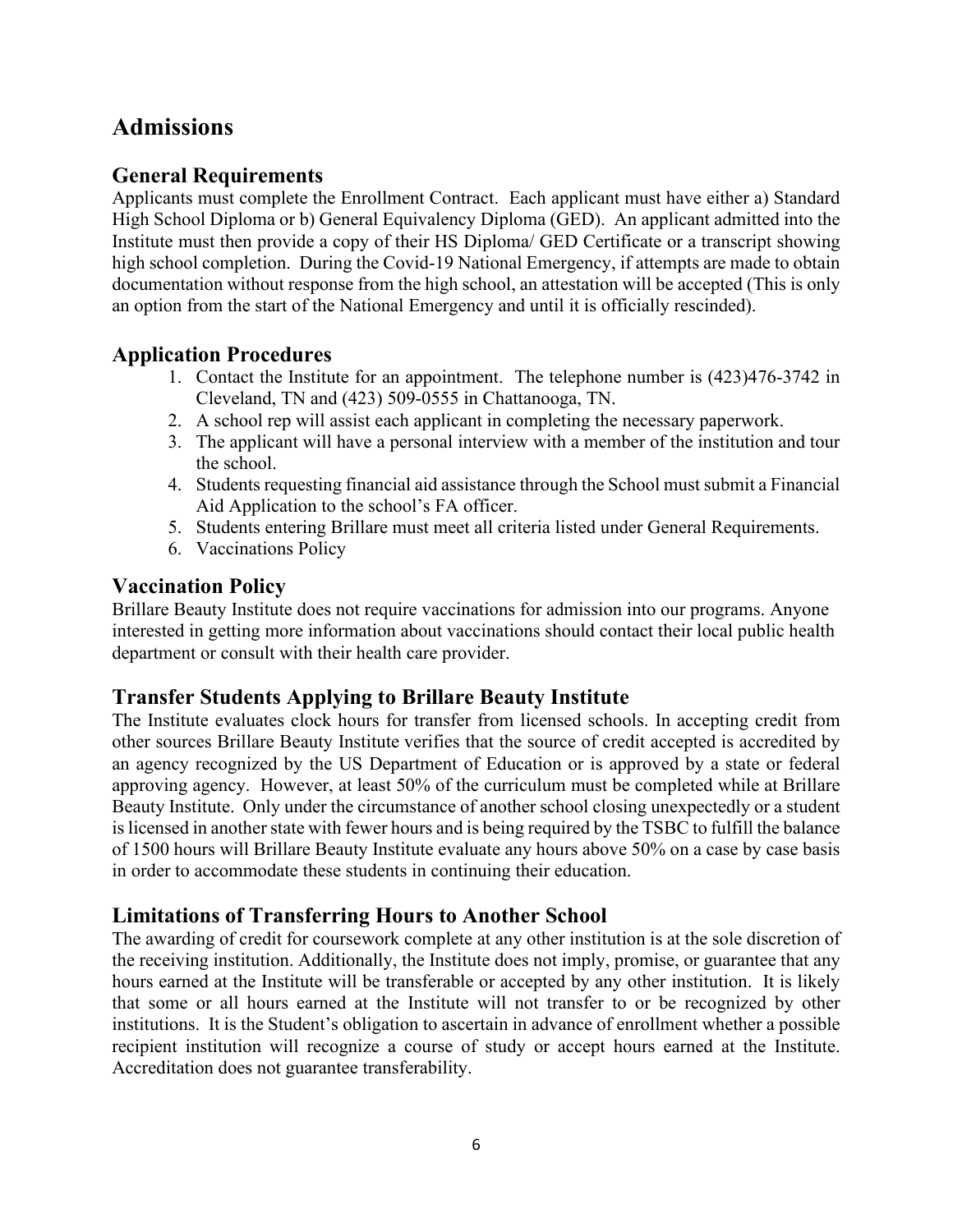#### <span id="page-6-0"></span>**Transferring Between Programs at Brillare Beauty Institute**

Students enrolled in one program at Brillare Beauty Institute who wish to transfer to the other program can do so *but no hours will transfer from one program to the other*. Withdrawing from one program and entering another does have financial implications that are unique to each student. Transferring requires students to meet with the Financial Aid office to fully understand the financial implications and to ensure a financial plan is in place to support the transfer in programs.

#### <span id="page-6-1"></span>**State Authorization for Licensure**

State licensure requirements are controlled by the individual states and are subject to change without notice. Any person who is of good moral character and reputation and who has satisfactorily completed a program in cosmetology and/or esthetics from a state licensed school may apply to the board for examination as a Licensed Cosmetologist and/or Esthetician in Tennessee. Brillare Beauty Institute is a licensed school in the state of Tennessee approved to offer a 1500 contact hour Cosmetology Program and a 750 contact hour Esthetics Program. Other states may have different requirements in content and/or contact hours required for licensure. Therefore, students considering working in a state other than Tennessee should contact that state to understand their requirements and the steps the student will need to complete in order to be licensed outside of Tennessee. Brillare Beauty Institute does not control any state licensure, certification and/or registration requirements and cannot guarantee that graduates will be eligible to work in Tennessee, or other states, at all or at any specific time, regardless of their eligibility status upon enrollment.

Brillare Beauty Institute assumes full responsibility for all representation made by its staff in recruiting students on its behalf.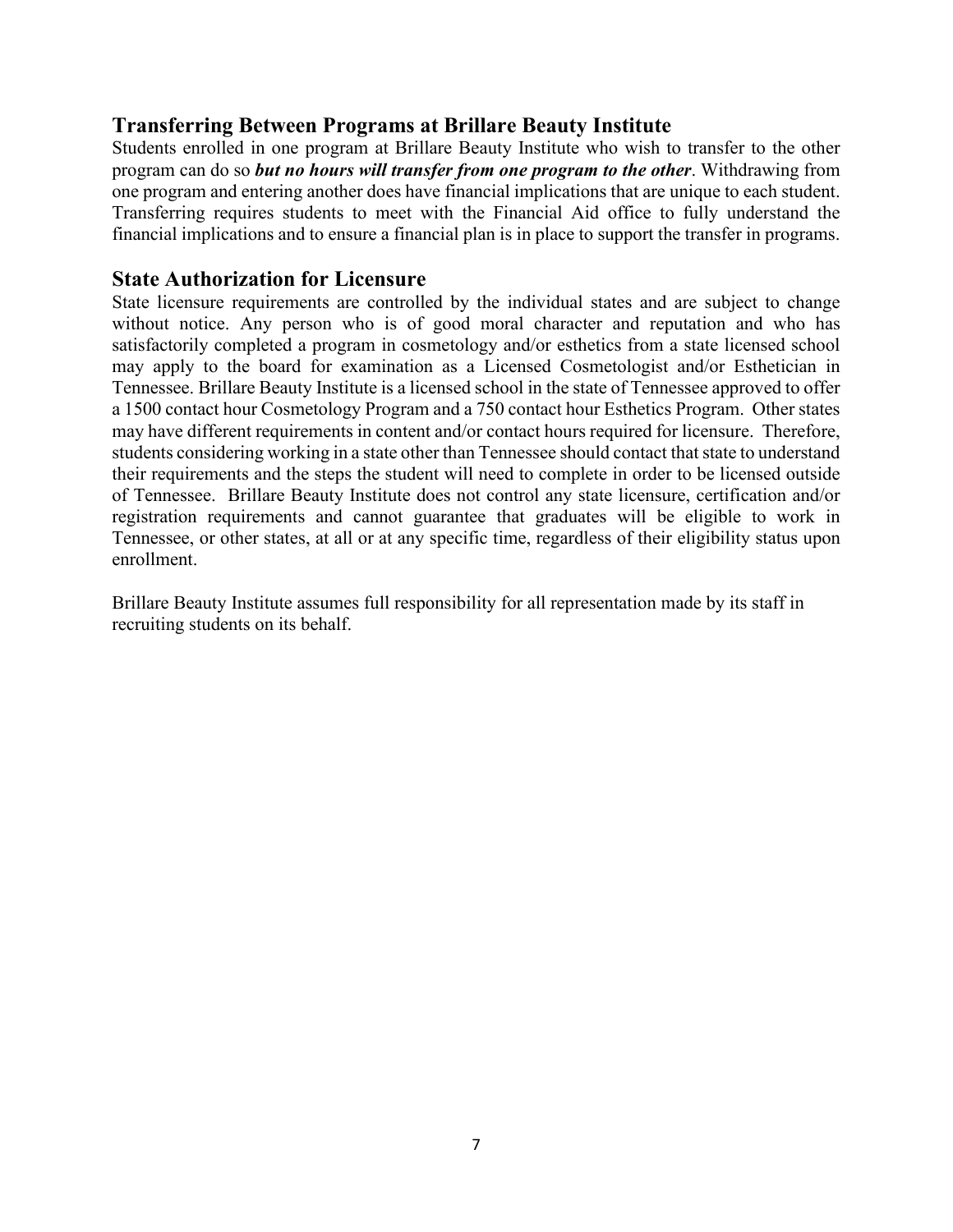#### **Programs of Study**

#### **Cosmetology Program: (Available at Both Locations)**

This course is designed to provide a program of education that results in a student who has the necessary skills to become a Licensed Cosmetologist in the State of Tennessee, and subsequently to enter the job market, at an entry-level position. It should be noted that the program costs include the costs of the state's Practical and Theory License Exam, which are required to be passed by the graduate prior to being employable in the field. To take the Tennessee State License Exam, a student must graduate from a 1500-hour program approved by the State Board of Cosmetology. The length of our 1500 hour approved program is estimated at 52 weeks. This program includes remote learning/distance education activity hours, up to 33% of total program hours. Distance Education activities include MindTap, zoom meetings, and at home group learning.

#### **Objectives of the program include:**

- 1) To develop the knowledge, and understanding of the theory of Cosmetology, as well as the skill and appreciation of the practice of Cosmetology.
- 2) To develop good habits in the safe and sanitary performance of duties, and to recognize the importance of these habits in the interest of self, as well as others.
- 3) To learn the necessary care of, and proper utilization of, supplies and equipment in relation to the application of cosmetic treatments.
- 4) To prepare the student for the State Board Examination and obtain a license to practice Cosmetology.

#### **SUBJECT AREAS:**

| General      | 300 hours  |
|--------------|------------|
| Chemical     | 600 hours  |
| Practical    | 600 hours  |
| <b>TOTAL</b> | 1500 hours |

| Sterilization20                |  |
|--------------------------------|--|
| Sanitation30                   |  |
|                                |  |
| Anatomy and Physiology100      |  |
|                                |  |
| Personality and Salesmanship20 |  |
| State Law30                    |  |
|                                |  |

#### **Chemical**

| Permanent Waves100     |  |
|------------------------|--|
|                        |  |
| Hair Coloring200       |  |
| Bleaching and Toning50 |  |
| Sculptured Nails40     |  |
|                        |  |
|                        |  |
|                        |  |

#### **General Practical**

| Sterilization20                | Shampooing and Rinses20     |  |
|--------------------------------|-----------------------------|--|
| Sanitation30                   |                             |  |
|                                |                             |  |
| Anatomy and Physiology100      | Hairdressing and Styling200 |  |
| Shop Ethics40                  |                             |  |
| Personality and Salesmanship20 |                             |  |
| State Law30                    |                             |  |
| Total300                       | Manicures and Pedicures55   |  |
|                                |                             |  |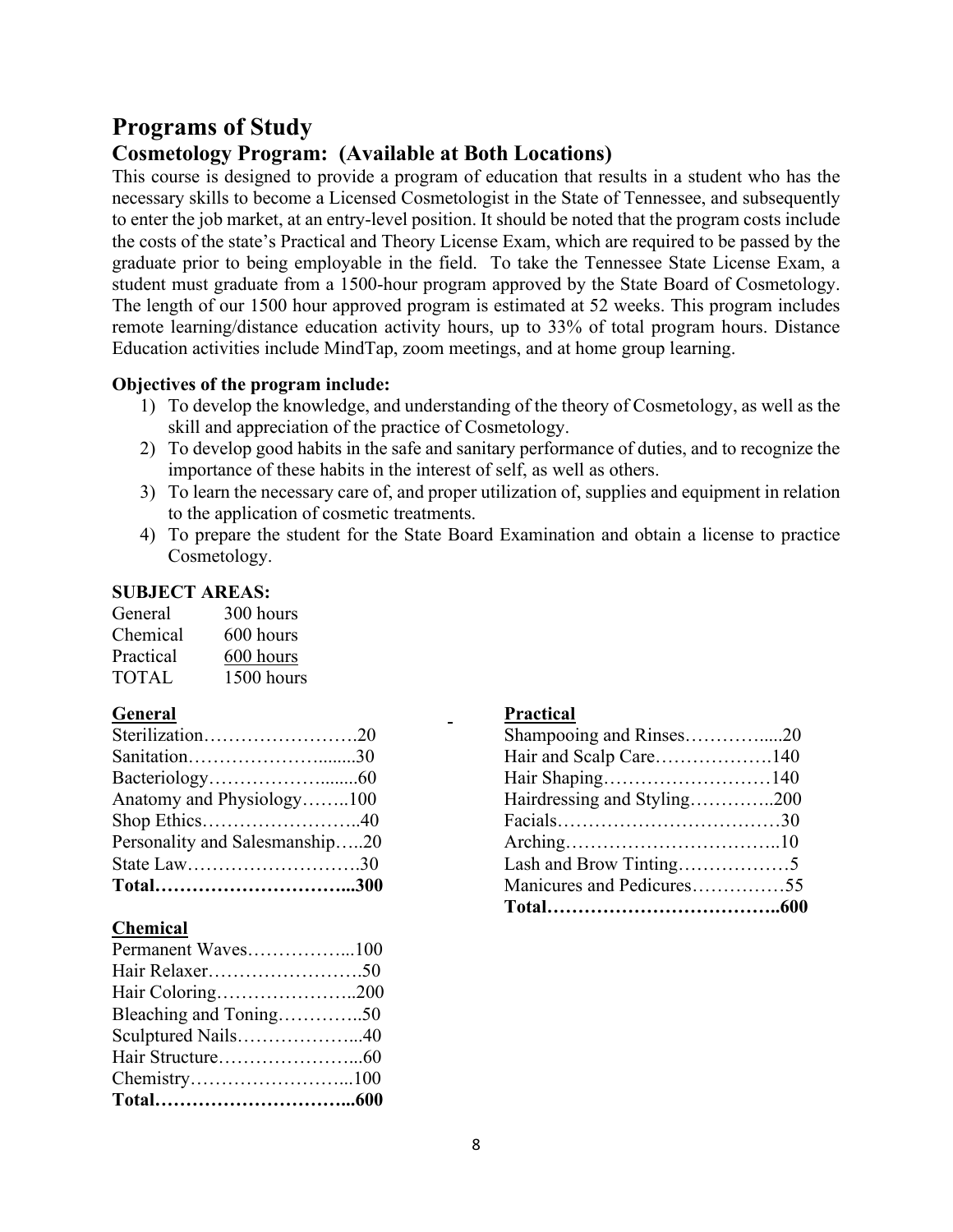#### **Aesthetics Program: (Available at Both Locations)**

This course is designed to provide a program of education, which results in a student who has the necessary skills to become a Licensed Aesthetician in the State of Tennessee, and subsequently to enter the job market at an entry-level position. It should be noted that the program costs include the costs of the state's Practical and Theory License Exam, which are required to be passed by the graduate prior to being employable in the field. To take the Tennessee State License Exam, a student must graduate from a 750-hour program approved by the State Board of Cosmetology. The length of our 750-hour approved program is 30 weeks. This program includes remote learning/distance education activity hours, up to 33% of total program hours. Distance Education activities include MindTap, zoom meetings, and at home group learning.

#### **Objectives of the course include:**

- 1. To develop the knowledge, and understanding of the theory of Aesthetics, as well as the skill and appreciation of the practice of Aesthetics.
- 2. To develop good habits in sanitation procedures.
- 3. To learn proper care and utilization of supplies and equipment
- 4. To prepare student for the State Board examination in order to obtain a license to practice Aesthetics.

#### **Subject Areas:**

| Sterilization                                         |
|-------------------------------------------------------|
| Sanitation                                            |
| Bacteriology                                          |
| <b>Professional Ethics</b>                            |
| Personality and Salesmanship                          |
| Anatomy and Physiology                                |
| State Law                                             |
| <b>Lash Extensions</b>                                |
|                                                       |
|                                                       |
| Skin Conditions and Disorders                         |
| Nutrition                                             |
| <b>Aging Factors</b>                                  |
| Product Ingredients and Usage                         |
| Waxing                                                |
| Lash and Brow Tinting                                 |
| OSHA and EPA requirements                             |
|                                                       |
| Massage Movements and Manipulations                   |
| Masks and Packs                                       |
| Facial Treatment with and without the use of machines |
| Skin Analysis and Consultation                        |
| Application of all products and machines              |
| Color psychology                                      |
| Make-up and Corrective Make-up                        |
|                                                       |
|                                                       |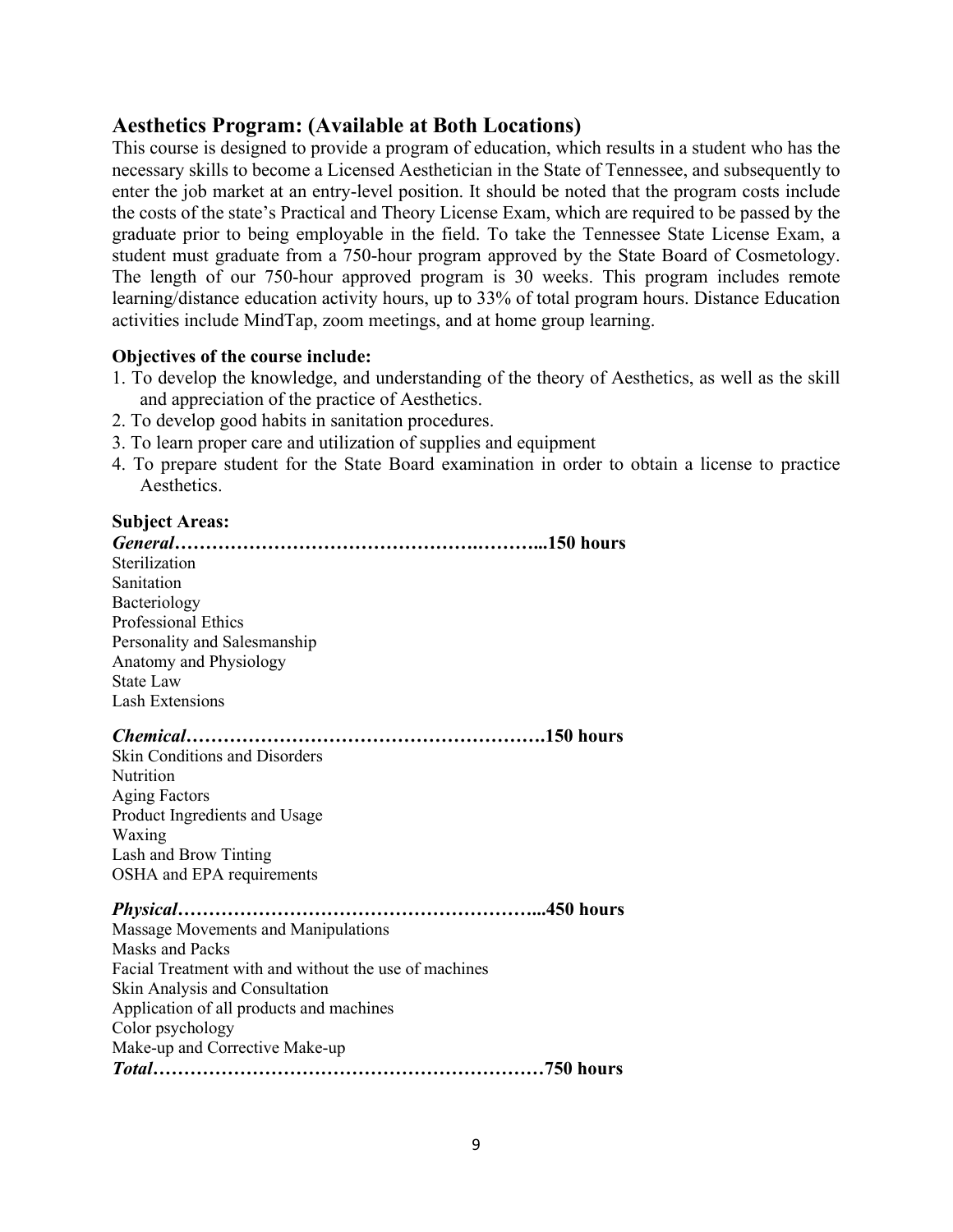#### <span id="page-9-0"></span>**Tuition and Fees**

The School reserves the right to modify tuition and other charges upon sufficient notice to students and proper agencies. A current schedule of tuition and fees is provided below. A validation of a high school diploma or GED is required to receive any Financial Aid.

#### (1) REGISTRATION FEES

This fee is assessed upon enrollment and is non-refundable unless the School does not accept the student or the student meets the conditions of cancellation as outlined in the REFUND POLICY.

#### (2) TUITION

Tuition charges are assessed by the payment period and are payable before the beginning of classes. The Tuition and Fee Schedule details the specific tuition for each program.

(3) STUDENT KIT (includes textbook)

The Student Kit must be purchased from the Institute. It includes industry current tools and resources to help each student develop their skillsets while at Brillare Beauty Institute. These kits include professional tools each student can use after they graduate, in both the Cosmetology and Aesthetics Programs. These kits include salon-approved materials needed for an industry current education in all phases of the programs. A list of specific kit items can be obtained from the Admissions Department, however, the institution reserves the right to change the kit. Student Kits are non-returnable once they have been opened. The following textbooks listed are included as a part of the student kit and remote learning access to these textbooks is provided by the Institute at no additional charge to the student.

For Cosmetology students: Milady Standard Cosmetology, 13th Edition, ISBN: 9781305632011 For Esthetics students: Milady Standard Esthetics, 1st Edition, ISBN: 9781337095143

| Application Fee (due up front)            | \$25         |
|-------------------------------------------|--------------|
| <b>Registration Fee</b>                   | \$75         |
| Tuition:                                  |              |
| Cosmetology Program (1500 Clock Hours)    | \$16500      |
| Student Kit                               | \$1975       |
| Aesthetics Program (750 Clock Hours)      | \$9000       |
| Student Kit                               | \$2400       |
| <b>Testing Fee</b>                        | \$200        |
| Retake of Practical or Theory Mock Fees – | \$70         |
| (each unexcused absence)                  |              |
| <b>Restart Fee</b>                        | \$100        |
| Withdrawal Fee                            | \$100        |
| Overtime Fee                              | \$25 per day |

#### **Tuition and Fee Schedule: (effective for all students starting after September 1, 2020)**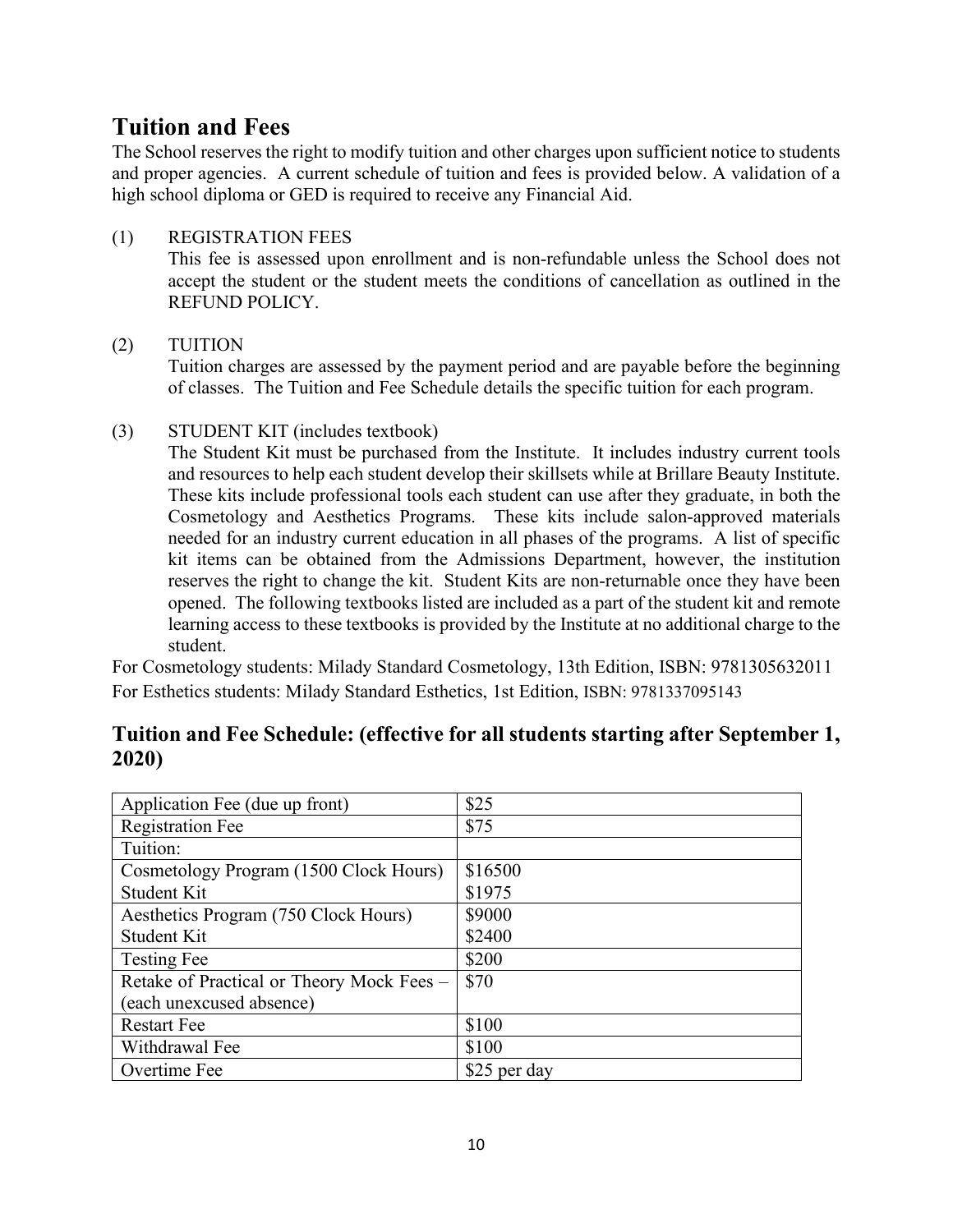#### <span id="page-10-0"></span>**Refund Policy**

In the event a student fails to enter, withdraws, or is dismissed from instruction, the following refund policy shall apply, with the termination date for refunds being the last date of actual attendance.

#### **The Refund Policy for Programs Obligating Students for Periods of 12 Months or Less**

The refund policy for students attending programs which incurs a financial obligation for a period of 12 months or less is as follows:

- 1. Prior to the beginning of instruction, any funds paid to the school, other than the application fee, will be refunded in full within thirty (30) days of cancellation or termination.
- 2. All monies will be fully refunded if the application is not accepted or if the student cancels within three (3) business days after signing the enrollment agreement and making initial payment.
- 3. For students who withdraw after classes begin, the following refund policy will apply:
	- A. After the first day of classes, and during the first 10% of the payment period, the institution shall refund at least 90% of tuition fees.
	- B. After the first 10% of the period of financial obligation, and until the end of the first 25% of the payment period, the institution shall refund at least 50% of the tuition and fees.
	- C. After the first 25% of the period of financial obligation, and until the end of the first 50% of the payment period, the institution shall refund at least 25% of the tuition and fees.
	- D. After the first 50% of the payment period, the institution may retain all the tuition and fees.
- 4. Any amounts owed to the Institution as a result of these calculations are due and payable in full on the effective date of the withdrawal.
- 5. A student may cancel this enrollment by telephone, in person, or in writing.

All withdrawals before completion of 60% of the course are subject to the pro-rated refund calculation, as defined by the Higher Education Amendment of 1992. *An administrative withdrawal fee of \$100.00 will be charged to the student, when terminating their program prior to graduation.* 

#### <span id="page-10-1"></span>**Withdrawal and Tuition Policy**

If a student, for any reason, wishes to withdraw voluntarily from the School, the student must officially notify the School. Students who wish to withdraw should contact the Director. Regardless of the circumstances of withdrawal or the date of notification, the official withdrawal date is the last date on which the student attended class. Both tuition adjustments and final grade determinations are based upon the last date of class attendance. Return of Title IV is based on scheduled hours *An administrative fee of \$100.00 will be charged to the student, when withdrawing from their program prior to graduation.*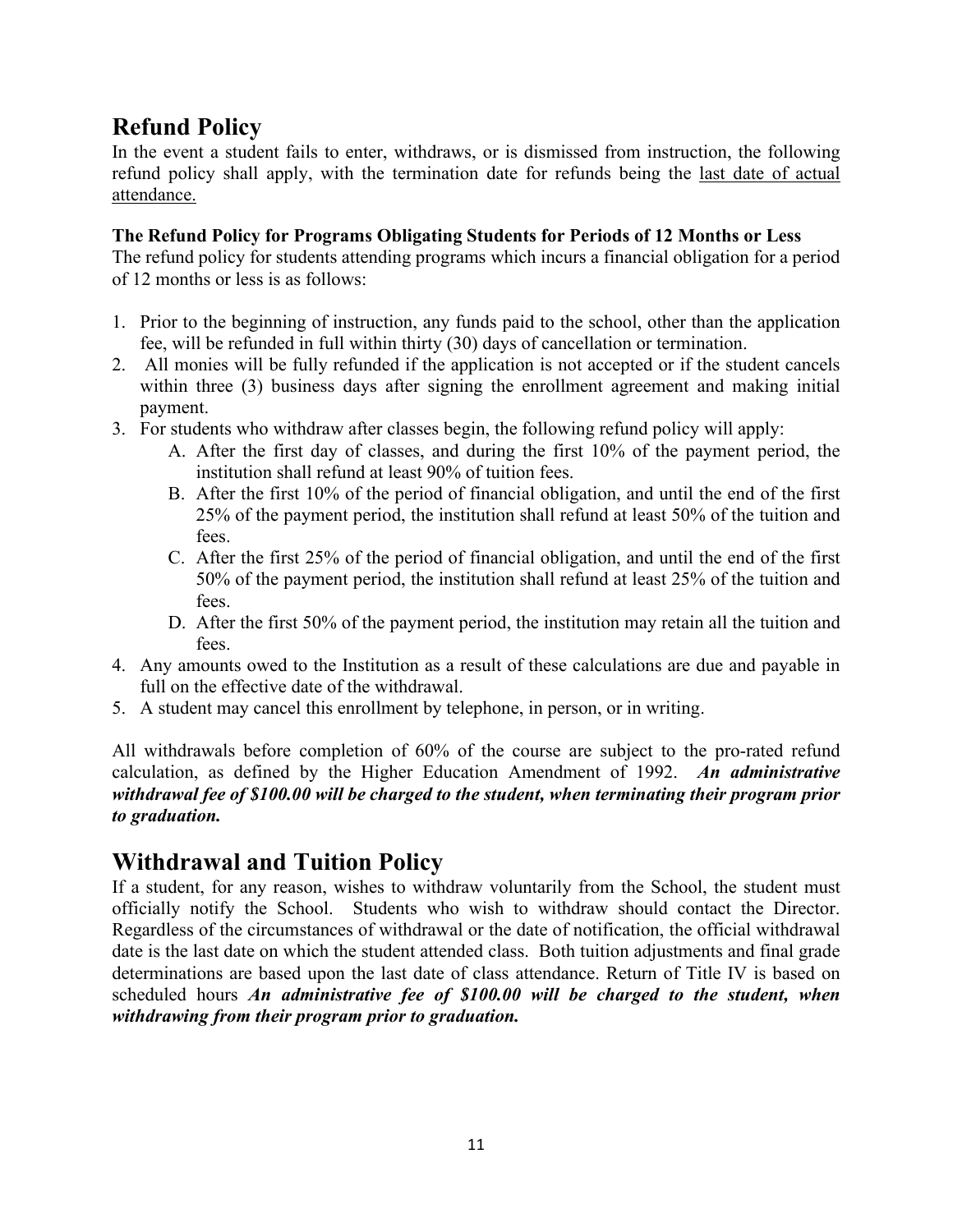#### **Institutional Grants and Scholarships**

#### **Alumni Grant (effective Jan 17, 2022)**

One objective of Brillare Beauty Institute's Mission is to find ways that make higher education more affordable for more students. With this in mind, Brillare Beauty Institute is pleased to offer an Alumni Grant of \$4500, offered to Brillare Beauty Institute Graduates in good standing. This grant applies towards the tuition of the second program and is applied at the completion of the second program. Brillare Alumni will be responsible for taking the entire course work and all hours associated with the second program with no previous completed hours being applied towards the second program that the Brillare Beauty Institute Graduate enrolls in.

Graduates must complete the second program to receive the Alumni Grant of \$4500. If the graduate leaves the 2 nd program before completion, they will not be awarded the Alumni Grant **\*\*Note:** Dual enrollment is not available at Brillare Beauty Institute.

#### **Unexpected School Closing Grant**

Students who were attending another school who suddenly/unexpectedly close may qualify for a grant at Brillare Beauty Institute based on hours completed at previous school. Grant amounts can be up to \$2500 and the residency requirement may be waived.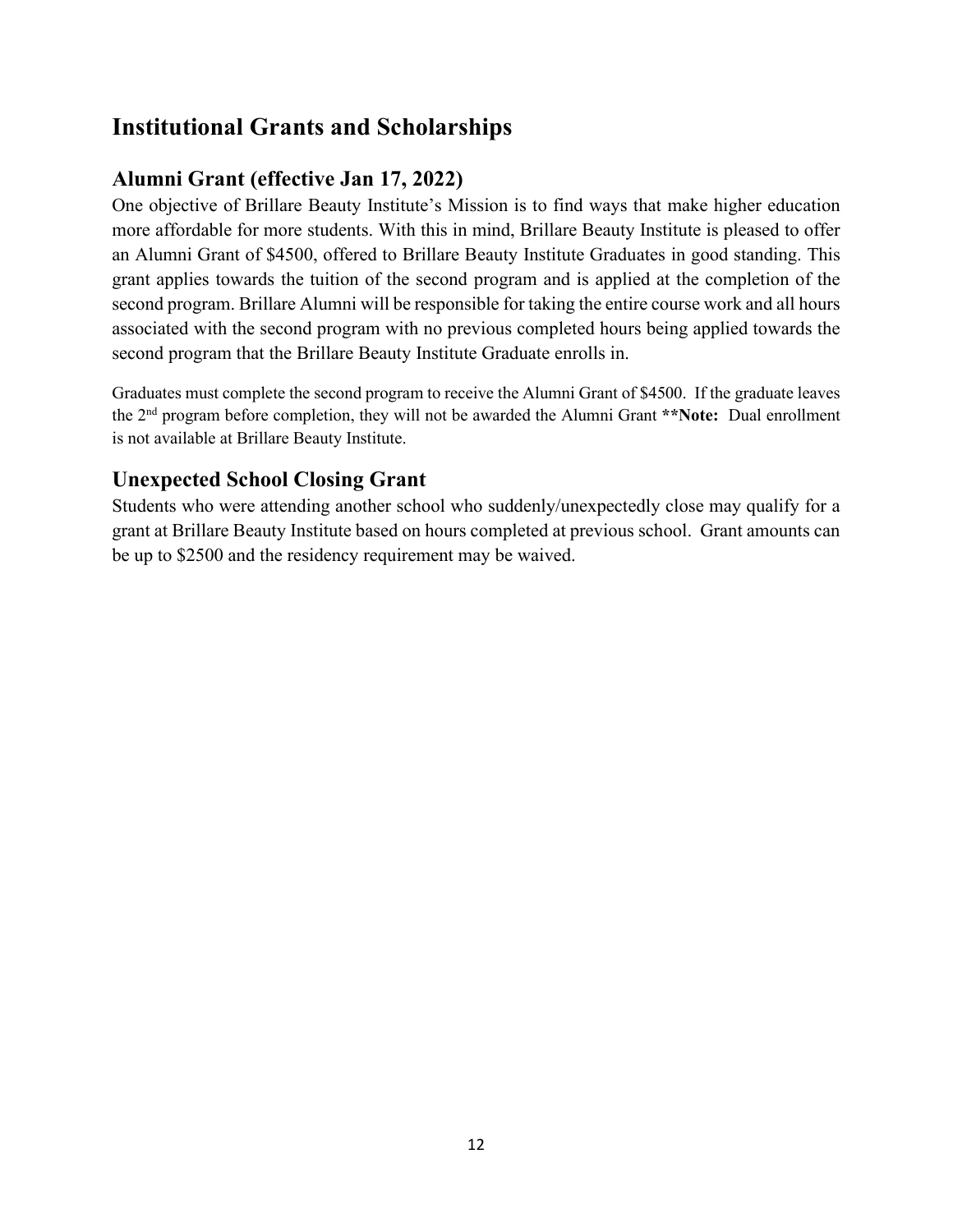#### <span id="page-12-0"></span>**Financial Aid Information**

The following types of aid are available individually or in combination to those who qualify and must be applied for annually. Applications for federal programs are available in the Financial Aid office. A financial aid annual year is from July  $1<sup>st</sup>$  to June  $30<sup>th</sup>$ .

Since aid received from any Department of Education assistance program must be used only for educational purposes, students must sign a "Statement of Education Purpose" saying that they use the money only for expenses related to attending school.

#### **Federal Pell Grant**

The eligibility for this award is computed primarily on the basis of student/parent income and assets, family size and number in college. All students are encouraged to apply.

#### **Federal Stafford Loans**

Federal STAFFORD Loans are low-interest loans made to students attending school at least halftime direct from the government. Loans are insured by the guaranty agency in each state and reinsured by the federal government. YOU MUST REPAY THIS LOAN. If you have a nonneed-based Stafford, you have an "unsubsidized" Federal Stafford Loan, and you'll be responsible for the interest during in-school and deferment periods. (The organization holding your loan may let the interest accumulate until you are out of school or until your deferment ends. Note, however, that the interest will be added to the principal, increasing the amount of principal you'll have to repay.)

If you're a DEPENDENT UNDERGRADUATE student you can borrow up to \$5,500, if you're a first-year student enrolled in a program of study that is a full academic year. (At least 9 months in length) \$2,000 of this amount must be in unsubsidized Stafford Loans.)

For periods of study that are less than an academic year, the amounts you can borrow will be less than those above. Talk to the Financial Aid Department to find out how much you can borrow.

The interest rate for loans first disbursed after 7/1/2021 will be at a fixed rate of 3.73 percent. The organization holding your loan will notify you of laterinterest rate changes. If your loan was first disbursed before July 1, 1994, check with the organization that holds your loan for the interest rate that applies to you.

NOTE – The amounts given are the maximum you can borrow. However, you can't borrow more than the cost of attendance at your school minus any other financial aid you receive.

The chart below shows *estimated* monthly payments and total interest charges for 8.25 percent of loans of varying amounts, with typical repayment periods. Remember that 8.25 percent is the highest the interest rate will be for new loans. Your rate may be different.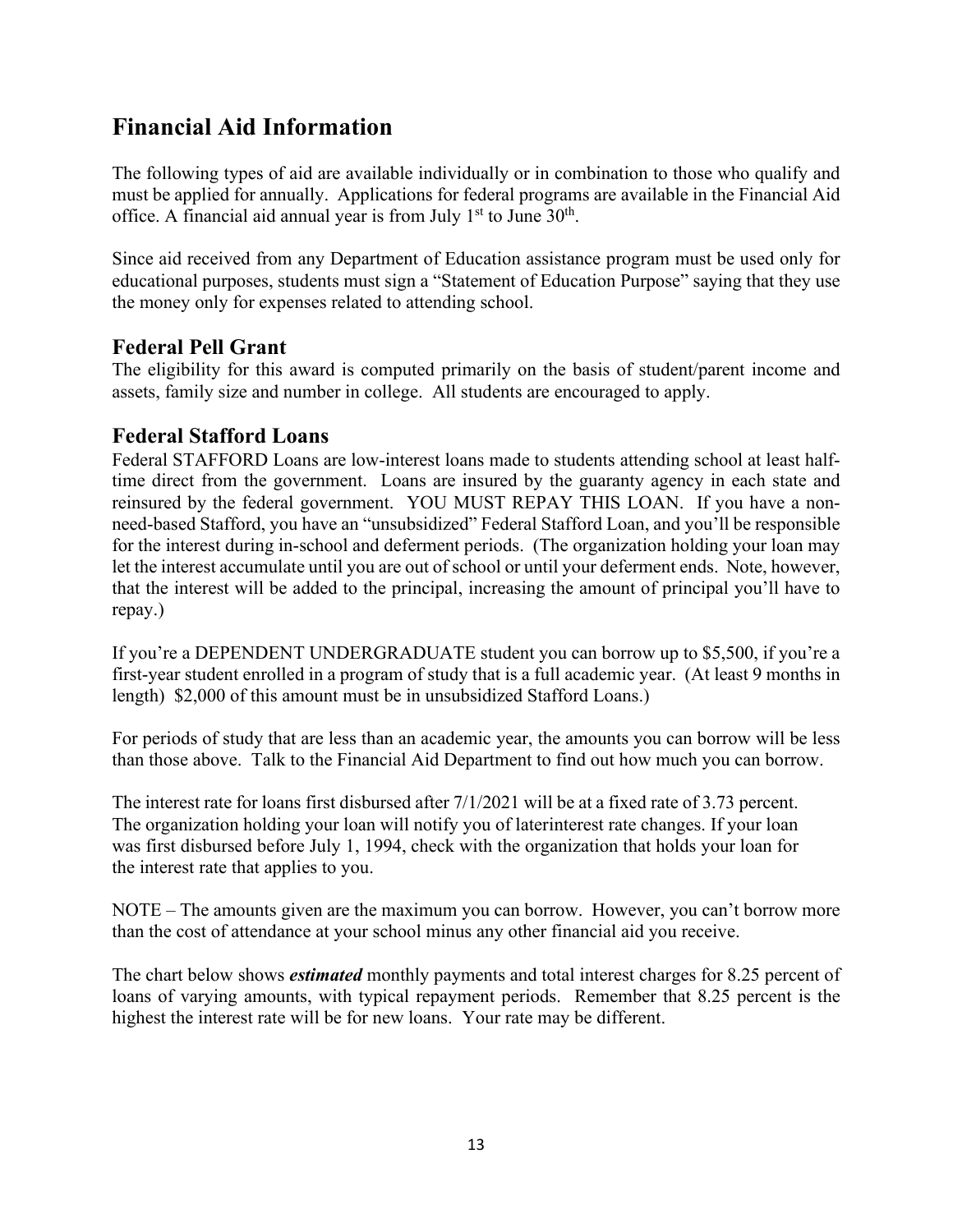#### **Typical Repayment Plans**

| <b>Total</b> | Number of       | <b>Monthly</b> | <b>Interest</b> | Total      |
|--------------|-----------------|----------------|-----------------|------------|
| Amount       | <b>Payments</b> | Payment        | <b>Charges</b>  | Repaid     |
| \$2,600      | 65              | \$50.00        | \$628.42        | \$3,228.42 |
| 4,000        | 120             | 49.06          | 1,887.20        | 5,887.20   |
| 7,500        | 120             | 91.99          | 3,538.80        | 11,038.80  |
| 10,000       | 120             | 122.65         | 4,718.00        | 14,718.00  |
| 15,000       | 120             | 183.98         | 7,077.60        | 22,077.60  |

#### **Federal Direct Loan Program**

There are four types of Direct Loans:

- **Federal Direct Stafford/Ford** Loans also called Direct Subsidized Loans. "Subsidized" means the federal government pays the interest on these loans while you are in school at least half-time and during grace periods and deferments (postponements of repayment). You have to demonstrate financial need to receive this type of loan.
- **Federal Direct Unsubsidized** Loans also called Direct Unsubsidized loans. The federal government doesn't pay the interest on these loans while you're in school, in a grace period, or in deferment. You can get an Unsubsidized Loan regardless of financial need.
- **Federal Direct PLUS Loans** for parents with good credit histories who want to borrow for their dependent students.
- **Federal Direct Consolidation Loans –** one or more federal education loans combined into a new Direct Loan. Only one monthly payment is made to the U.S. Department of Education.

If you want additional information, booklets are available in the Financial Aid Office on Direct Loan Programs.

#### **Refund Distribution Policy for Federal Title IV Programs**

Refund will be made as follows:

- 1. Unsubsidized Federal Direct Stafford Loan
- 2. Subsidized Federal Direct Stafford Loan
- 3. Federal Direct Plus Loan
- 4. Federal Pell Grant
- 5. Other SFA Programs
- 6. Other Federal, State, private or institutional sources of Aid
- 7. The Student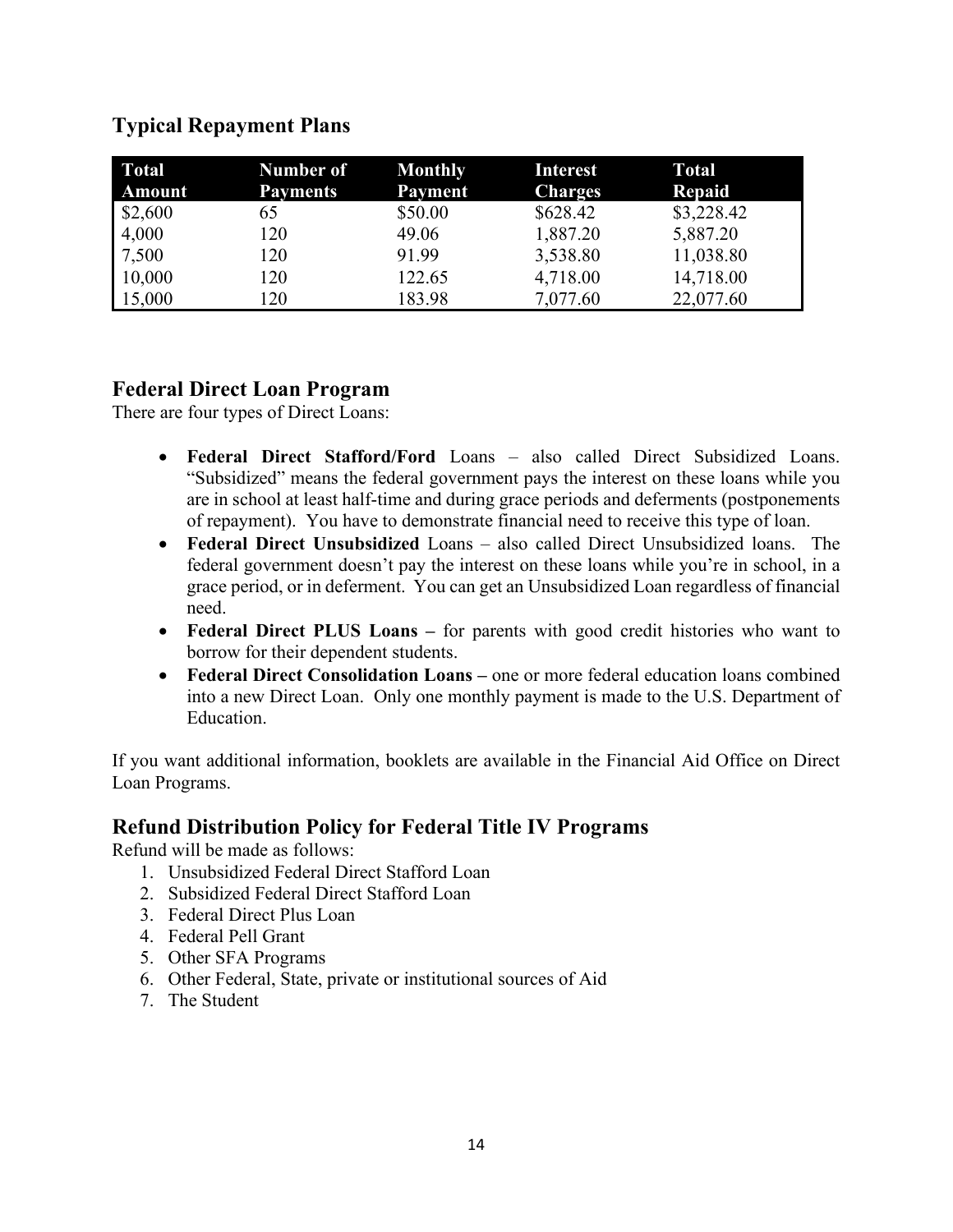#### **Funding Education Beyond High School**

"FUNDING EDUCATION BEYOND HIGH SCHOOL," published by the United States Department of Education, is available for the student in the Financial Aid Office. This brochure contains specific information on students' rights and responsibilities, eligibility, need, application deadlines, and detailed descriptions of the financial aid programs available.

#### **Policies and Procedures for Verification**

This School has developed the following Policies and Procedures regarding the verification of information provided by the applicants for Federal Aid under the Title IV Programs.

- 1) Only those students who are selected for verification by the Department of Education will be required to submit supporting documentation.
- 2) No PELL or Direct Loan funds will be disbursed prior to the completion of verification.
- 3) The School prior to the completion of verification will certify a Stafford Loan application. However, the student has 45 days from the time the check arrives at the institution to provide the necessary documentation. If not completed by that time the check will be returned to the lender.
- 4) The student will have 60 days after his/her last day of attendance or the end of the academic year whichever is earlier, to complete verification. However in the interim the student must have made arrangements with the Institute for payment of all tuition and fees due or risk termination at the option of the Institute. After 60 days, all Financial Aid that might have been due is forfeited.
- 5) All students will be notified on a timely basis if they have been selected for verification and supporting documentation that is required. The institution will use as its reference, the most recent verification guide supplied by the time parameters and the consequences of not completing the verification and any other documentation needed. The institution will assist the student in correcting any information that is inaccurate.
- 6) If the student provides inaccurate information on any application and refuses to correct same after being counseled by the institution, the Institute must make a final decision and notify the Department of Education of the decision made.

#### **Draft Registration**

In order to receive Title IV aid, students must be registered for the draft if they are a male born on or after 01/06/92, at least 18 years of age, and not currently a member of the U.S. Armed Forces. Students must sign a certification of registration and may be required to prove that that are registered.

#### **Return of Title IV Funds**

(*Students who withdrew on or after October 7, 2000*)

The 1998 Higher Education Amendments, section 484B prescribes the amount of Title IV funds a student has earned at the time when a student ceases attendance and the amount of federal aid that has to be returned or disbursed. The amount earned is based on the amount of time the student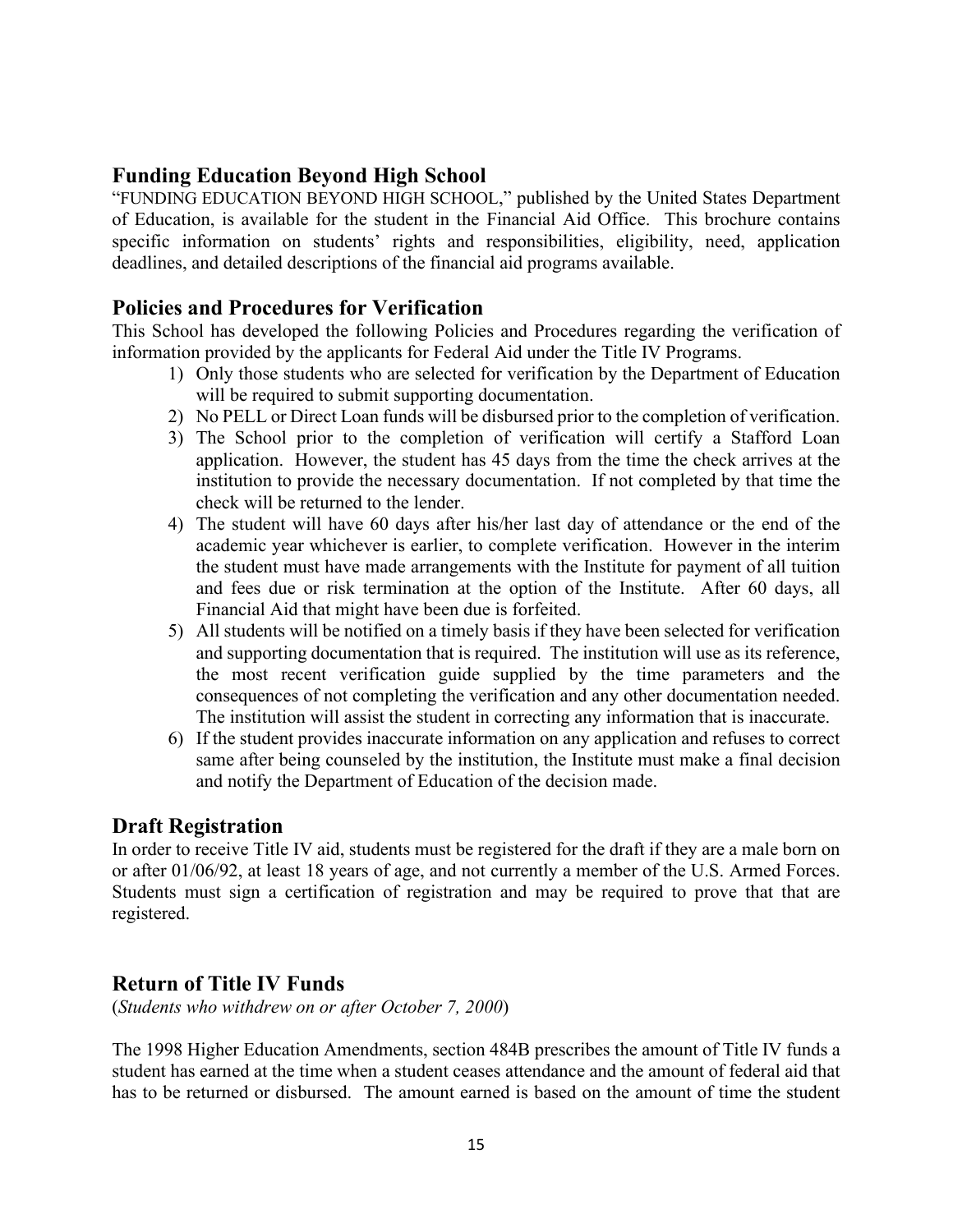was scheduled to attend. It is based on a proportional calculation through 60 percent of the payment period. Under these provisions, the calculation of the Title IV funds is not concerned with the refunding institutional charges.

If a recipient of Title IV grant or loan funds withdraws from an institution after beginning attendance, the institution must determine the amount of Title IV funds earned by the student. If the amount of Title IV grant or loan funds the student was disbursed is greater than the amount the student earned, unearned funds must be returned. If the amount the student was disbursed is less than the amount the student earned, the student is eligible to receive a post-withdrawal disbursement on the amount of the earned aid that the student had not received but was otherwise eligible for.

The percentage of the period completed is the number of clock hours scheduled in the payment period divided by the total number of clock hours in the same period.

#### **Responsibility of a Student to Return Unearned Title IV, HEA Program Funds**

The student is responsible for all unearned Title IV, HEA, program assistance that the institution is not required to return. A student's unearned grant funds are an overpayment and are subject to repayment. A student who owes an overpayment because of withdrawal, will retain his or her eligibility for Title IV, HEA program funds for 45 days from the earlier of the date the institution was required to notify the student of the overpayment. If a student does not take the appropriate repayment action during this 45-day period, the student does not take the appropriate repayment action during this 45-day period, the student becomes ineligible on the  $46<sup>th</sup>$  day and remains ineligible until the student re-establishes the student's eligibility.

#### **Designated Office to Contact for Withdrawal**

The student must contact the Director of the School to withdraw. The student should also meet with a Financial Aid officer to determine any financial liability created by withdrawal.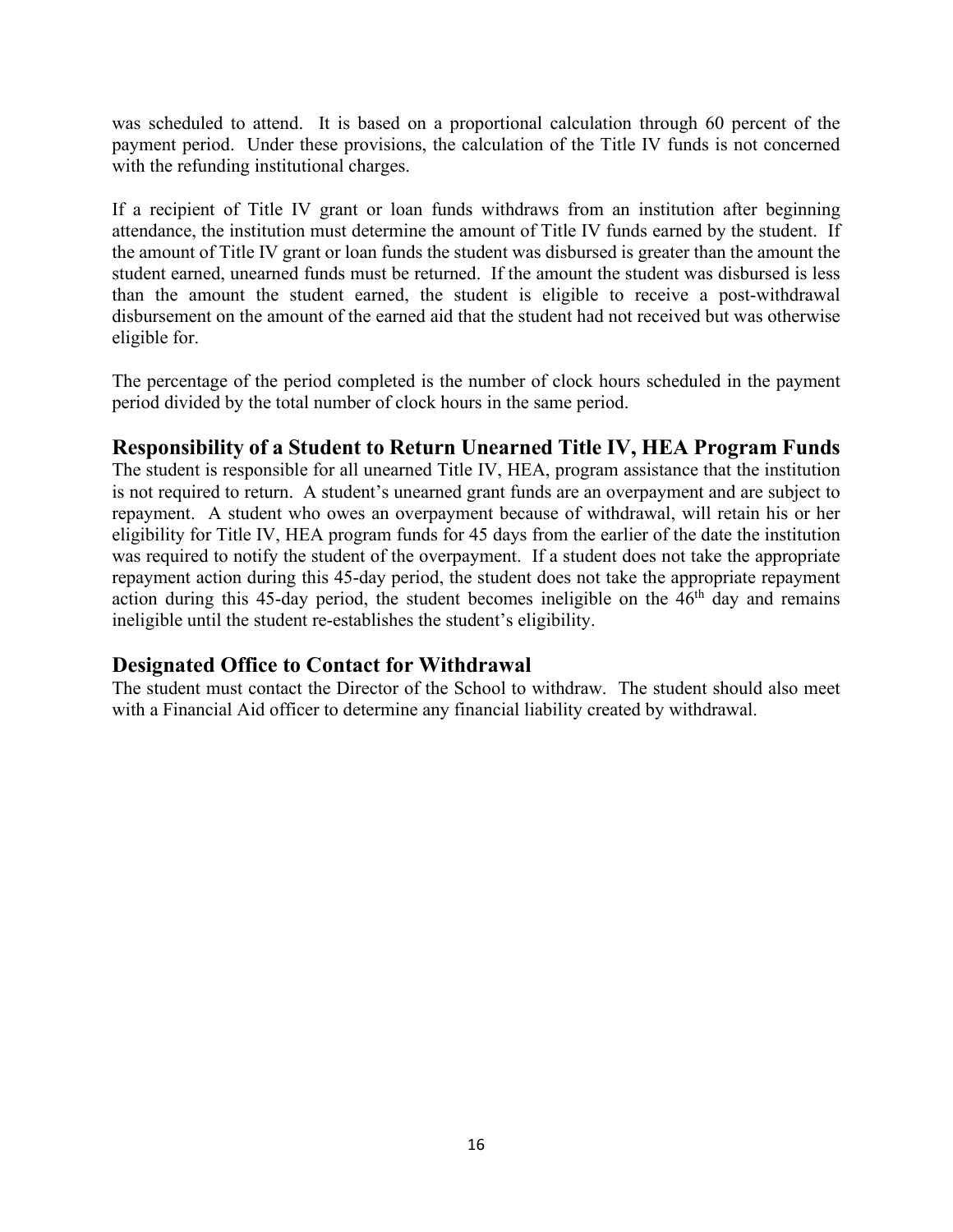#### <span id="page-16-0"></span>**Standards of Satisfactory Academic Progress**

The following standards apply to **ALL STUDENTS**. Students receiving financial aid must be aware of how his/her progress can affect eligibility. All students must meet the minimum standards set forth below or they shall be deemed not making satisfactory progress and shall be ineligible to enroll as regular students.

A student's progress is evaluated each segment using the "Minimum Standards for Satisfactory Progress" shown on page 18. Students who fail to earn the required cumulative grade average and earned the required number of clock hours will be counseled and placed on ACADEMIC PROBATION. The probationary period extends through the next segment. While on probation, Title IV funds will be disbursed. At the end of the probationary segment, the student's cumulative grade average and clock hours earned are again reviewed using the "standards". If the student's average and clock hours earned equals or exceeds the required minimum, the student is removed from probation. If the student's average and clock hours earned is below the required minimum, the student will be deemed not making satisfactory progress as of the end of the segment, his/her Title IV financial aid will be terminated, and the student will be academically dismissed unless an appeal letter is submitted by the student to the Director, requesting a review of their status, if they feel that they have mitigating or extenuating circumstances. The appeal letter is reviewed by the Director, and then submitted to the Board of Directors for final decision making. If appeal is approved, student's Title 1V financial aid will remain terminated and student's progress will be monitored according to student's plan of action stated in the appeal letter. At any point, the student does not comply with their plan of action; or student does not demonstrate improvement to the required minimum by the beginning of the next segment the student will then be academically dismissed.

To reestablish eligibility for reentry, a student must apply for readmission, have the approval of and counseling with the Director. The student will be placed on probation at time of reentry.

- 1. REENTRY INTO THE SAME PROGRAM At the end of the first segment, if the student demonstrated improvement to the required minimum, (s)he will be removed from probation and will be eligible for the entire payment period in which (s)he reestablished eligibility. If (s)he has not reached the minimum requirement, the student will be academically dismissed and will not be eligible for readmission.
- 2. REENTRY INTO A NEW PROGRAM The student enters as a "new" student except for courses that transfer to new curriculum. Transfer credits will be limited to courses with grades of 85% or above. Only one curriculum change will be permitted.

Students who wish to appeal the determination that they are not maintaining satisfactory progress must submit a letter to the Director. The letter should describe any circumstances the student feels deserve further consideration, along with pertinent documentation. An appeal decision will be made, and the student notified accordingly.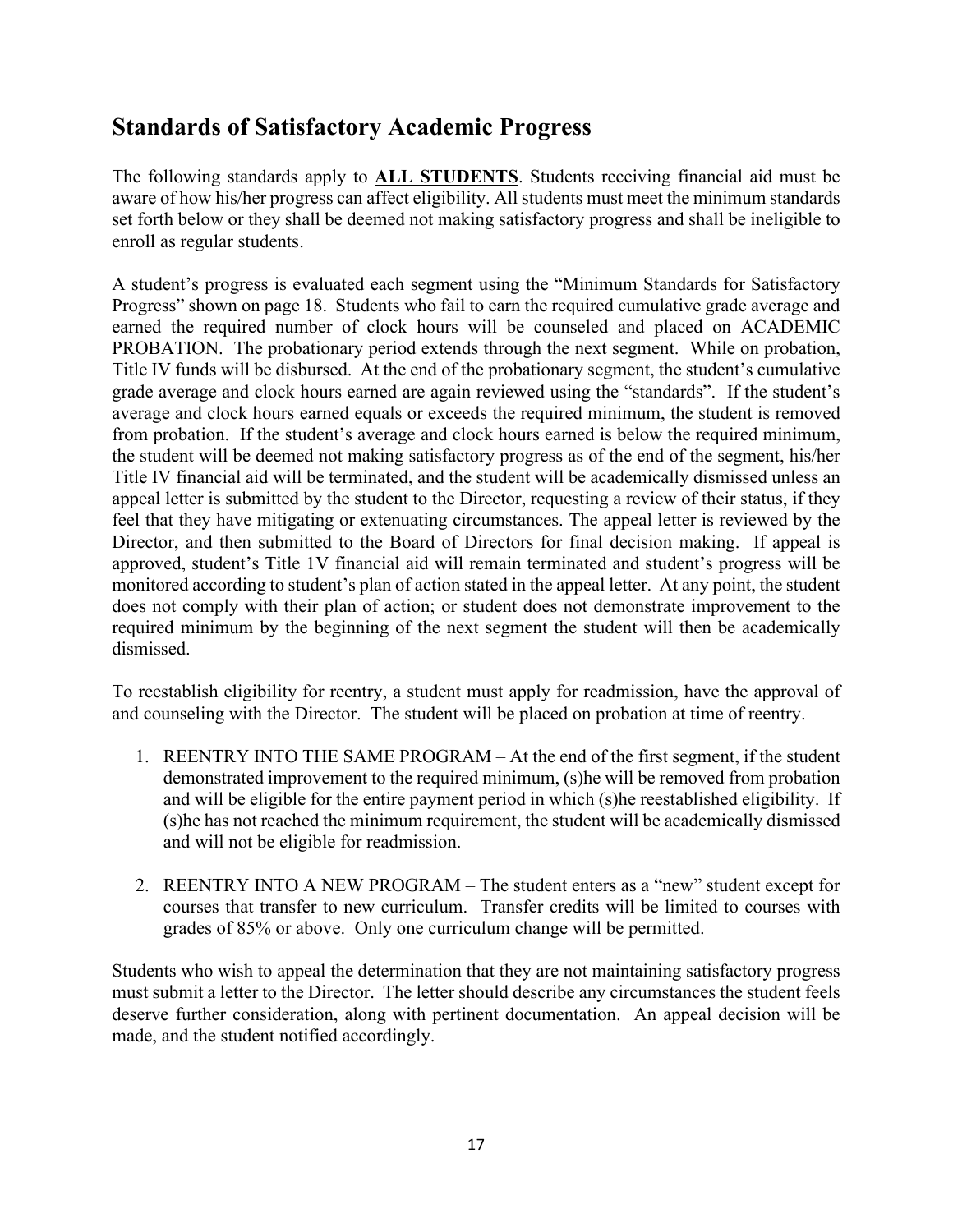If the appeal is decided in the student's favor, the probationary period will be extended for one segment and the Title IV funds will be disbursed. Decisions to any appeal will be provided prior to the next segment start.

Students with course incompletes, withdrawals, repetitions, those on a leave of absence, and those doing remedial work are considered to be making satisfactory progress and eligible to continue to receive financial aid if the following conditions are met:

- 1. The student is otherwise making satisfactory progress using the chart on page 9.
- 2. The time needed to make up and complete course work is within the program time frame.

Students must complete their program within a specified time frame. The maximum time frame is 1 ½ times the number of clock hours (weeks) required for his/her program study. A student at the School will, assuming all other eligibility criteria for payment of Title IV Student Financial Aid are met, be eligible to receive Title IV aid for a maximum of 1 ½ times the number of clock hours required for his/her program of study. The increment of measurement will be each segment. Satisfactory progress will not be measured for a new student until he/she has attempted one segment. Contact the Director for further explanation if needed.

• Student and a designated official from the academic department will sign each SAP report. The original is placed in the student's file and a copy is given to each student.

#### **MINIMUM STANDARDS OF SATISFACTORY PROGRESS**

| <b>Clock Hours</b><br>Earned | <b>Completed Time Frame</b><br>- Day Program | Minimum<br><b>Weighted Score</b> |
|------------------------------|----------------------------------------------|----------------------------------|
| $0 - 375$                    | 22.5 Weeks (562.5 Hours)                     | 75%                              |
| $376 - 750$                  | 45 Weeks (1125 Hours)                        | 75%                              |

#### **Segments for 750 hour program:**

#### **Segments for 1500 hour program:**

| <b>Clock Hours</b><br><b>Earned</b> | Completed Time Frame -<br>Day Program | <b>Minimum</b><br><b>Weighted Score</b> |
|-------------------------------------|---------------------------------------|-----------------------------------------|
| $0 - 450$                           | 23 Weeks (690 Hours)                  | 75%                                     |
| $451 - 900$                         | 46 Weeks (1380 Hours)                 | 75%                                     |
| $901 - 1200$                        | 62 Weeks (1860 Hours)                 | 75%                                     |
| $1201 - 1500$                       | 78 Weeks (2250 Hours)                 | 75%                                     |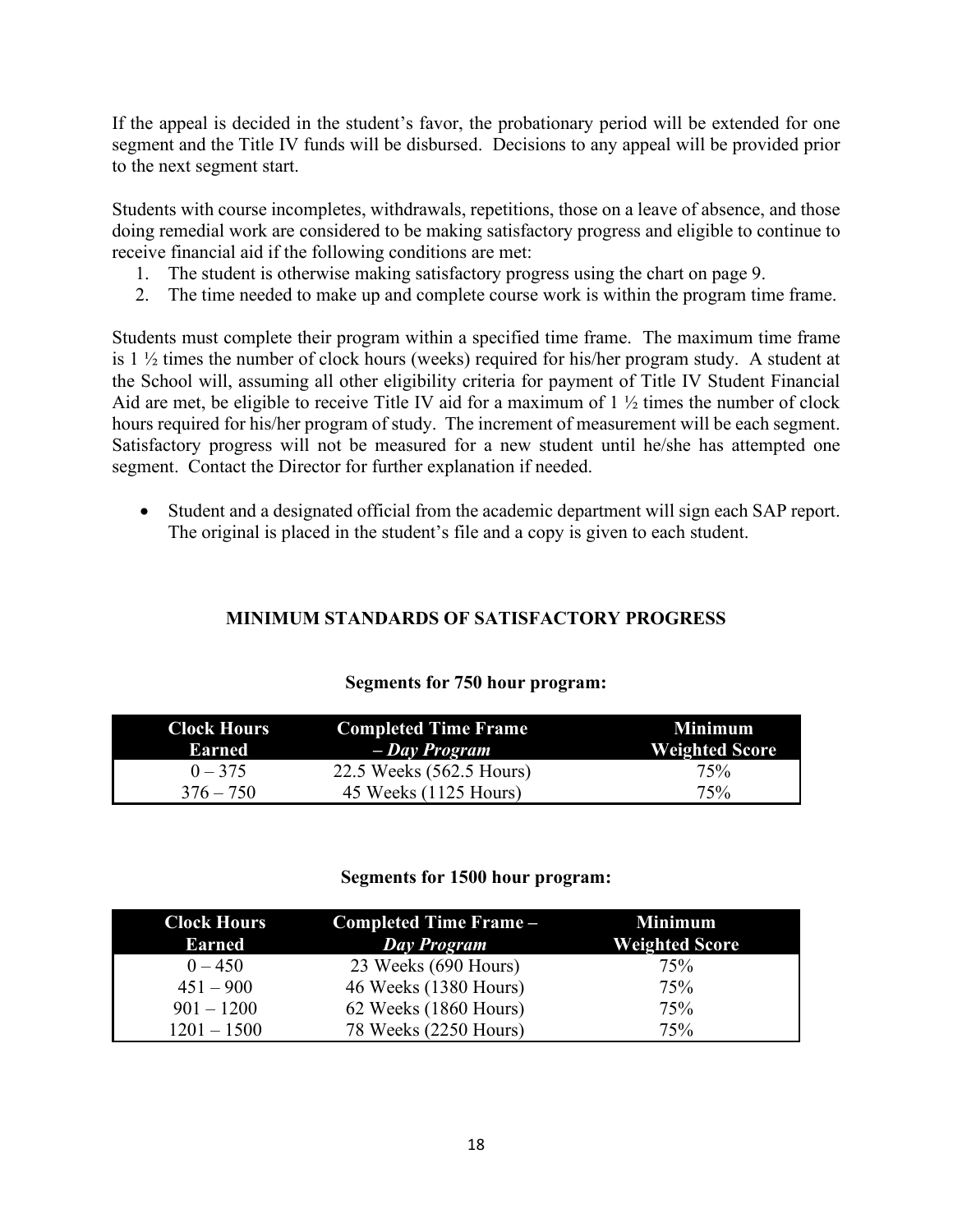#### <span id="page-18-0"></span>**Academic Policy & Procedure Information**

#### **Unit of Credit**

Fifty minutes of theory or practical instruction equals one clock hour. An academic year consists of 900 clock hours.

#### **Grading System**

All examinations in the Cosmetology and Aesthetics programs, both theory and practical, will be assigned a numerical grade from 0–100, with 75% being passing.

#### **Final Course Examinations**

Prior to completion of all programs that the Institute offers, each student will successfully pass two final comprehensive examinations, before submission of appropriate materials to the Tennessee State Board of Cosmetology, requesting an examination for license. These examinations will represent a "mock" Tennessee State Board examination and will signify to the Institution that the student is prepared for the required examination for license. These comprehensive examinations required by the school are scheduled periodically, and a student may take the examination when scheduled following the Tennessee State Board Review Examination class. Cosmetologists will be scheduled upon completion of 1000 hours. Aesthetics will be scheduled upon completion of 375 hours.

#### **Privacy Rights of Students**

Confidentiality is maintained according to the Family Education Rights and Privacy Act of 1974, otherwise known as the Buckley Amendment.

#### **Change of Program**

Reasons for changing a program choice must be presented to the Director. A request for a change of program will be approved if the student is capable of showing success within another program. The Financial Aid Department must determine if financial aid is available for the program change.

#### **Course Cancellation**

The Institute reserves the right to cancel any classes that do not have a minimum number of students enrolled. The School will notify the student by letter or telephone call in advance of the start date.

#### <span id="page-18-1"></span>**Attendance Policy**

All students must meet the attendance benchmarks described below to meet our Satisfactory Academic Progress (SAP) policy and, in addition, must also meet their anticipated graduation date in order for overtime charges not to be applied to their account.

#### **Minimum Attendance Rate Required per Program to meet SAP:**

#### **Cosmetology Program**

450 hours in 23 weeks 900 hours in 46 weeks 1200 hours in 62 weeks 1500 hours in 78 weeks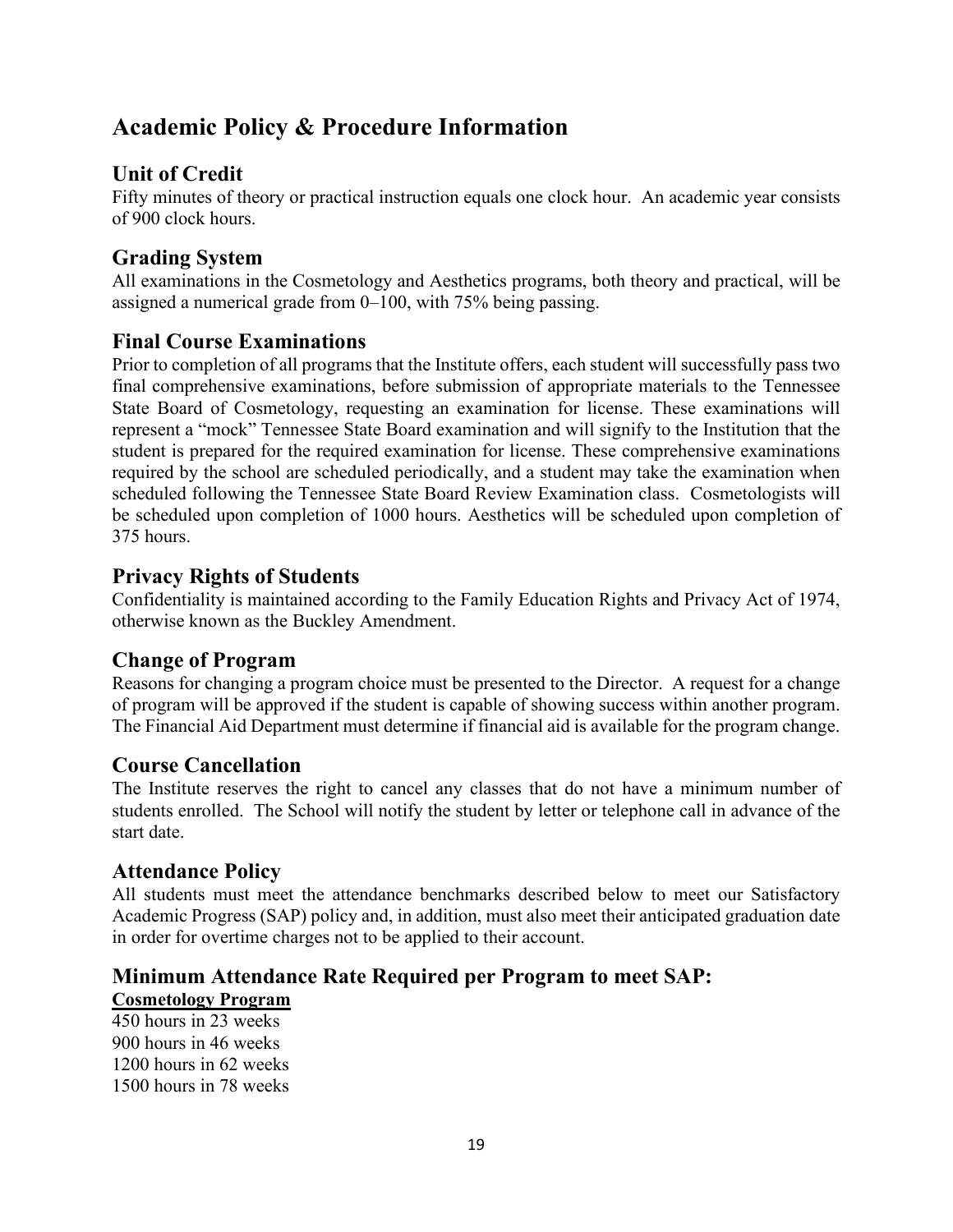#### **Esthetics Program**

375 hours within 22.5 weeks 750 hours within 45 weeks

If any of these progress benchmarks are not met, the student will be placed on attendance probation and must meet the upcoming benchmark or they will be dismissed from school.

#### **Anticipated Graduation Date and Overtime Charges**

Students are given 53 weeks in Cosmetology Program and 32 weeks in Esthetics Program to complete the program with no additional charges. This important milestone is shown on the student's enrollment agreement as the Anticipated Graduation Date. For each day a student attends past this anticipated graduation date, they will be charged \$25 per day (Overtime Charge) regardless of the hours they attend each of these overtime days. It is the students responsibility to attend regularly scheduled classes and arrange with their instructors for make- up days during each month when hours are missed otherwise they will have to attend school past their anticipated graduation date and will incur overtime charges. These charges must be paid in full prior to the school releasing the students' transcripts and hours to the State Board of Cosmetology.

#### **Saturday Attendance Policy**

Attending Saturdays provides a track record to future employers that our graduates are reliable and committed to the busiest day in the Beauty Industry. Saturdays also provide students the opportunity to increase their book of business and builds the habits of highly successful Stylists and Estheticians. Because of this, Brillare Beauty Institute takes Saturday attendance seriously. Therefore, students can only makeup, without an overtime charge, 1 unexcused Saturday absence in the Esthetics Program and 2 Saturdays in the Cosmetology Program. Students can use this one or two Saturdays (depending on the program) to preplan personal activities at no penalty. Any additional Saturdays missed need documentation to be Excused (see paragraph below defining Excused Absences) otherwise overtime charges will apply. Students who no-call-noshow a scheduled Saturday will be charged overtime and suspended 2 scheduled school days. Students must attend a minimum of 5 hours on Saturday to be considered in attendance. Students unable to work Saturdays for religious reasons are asked to disclose this during the enrollment process. All students will be notified via email when their account has an overtime charge applied.

#### <span id="page-19-0"></span>**Excused and Unexcused Absence Policy**

Students who are not in attendance at school are considered absent regardless of the reason. If an absent student provides written documentation which shows extenuating circumstances, the student's absence will be deemed "Excused". This documentation must be provided within 7 calendar days of their return. Extenuating Circumstances are limited to Doctor's Notes, Court Documents, and/or an obituary of a death in the Family. Students not providing written documentation of an extenuating circumstance, will have the absence categorized as "Unexcused" absence and any assignment or exam due while absent will be subject to a reduction in grade as described in the Late Assignment/Exam Policy.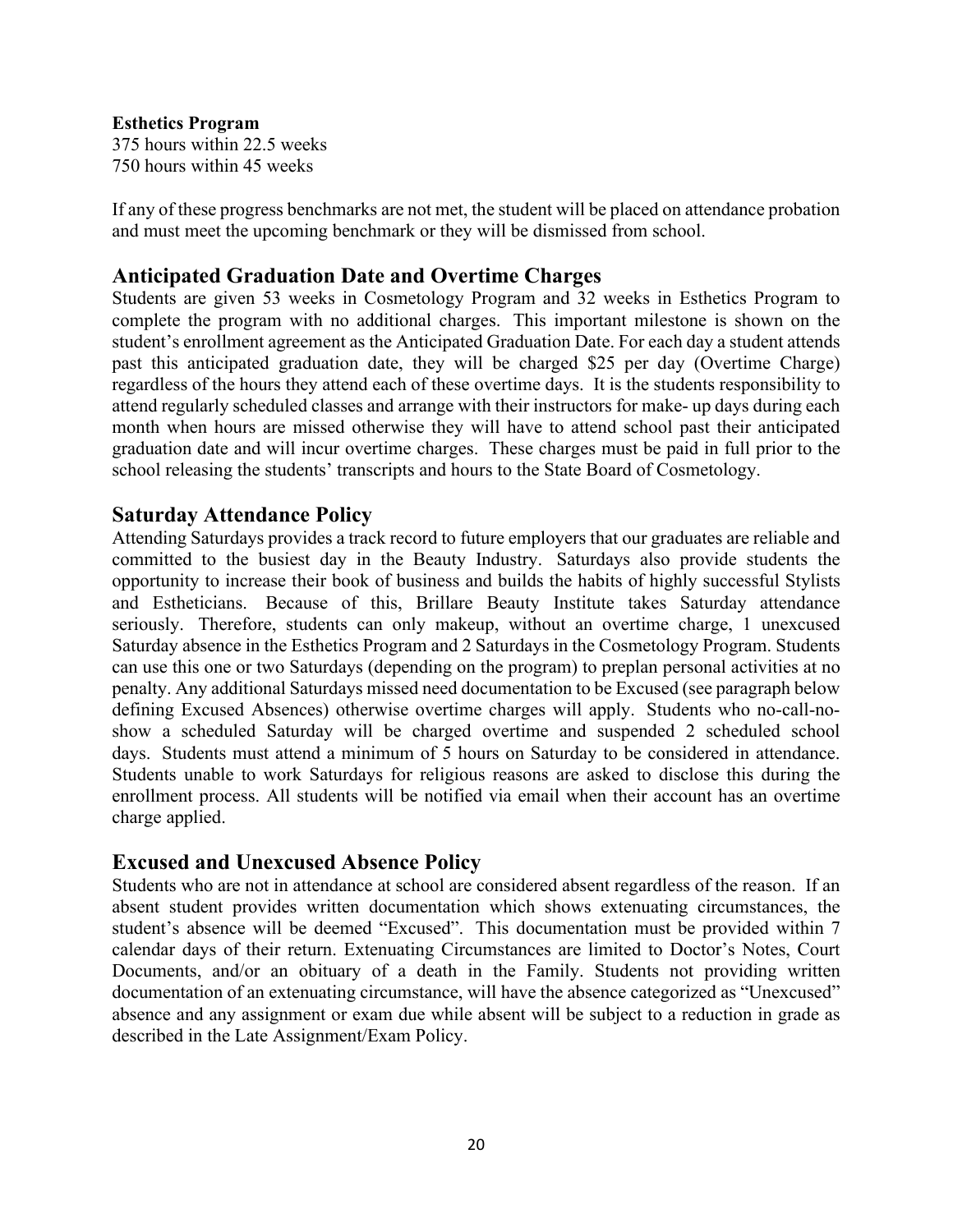#### <span id="page-20-0"></span>**Late Assignment/Exam Policy**

An assignment or exam is considered late if it was to be completed or turned in on the due date given. A student who turns in an assignment the day they return, while providing written documentation of an extenuating circumstance, will not have the standard 15% grade reduction as this absence is considered "Excused". If, however, the student does not turn in the assignment or take the exam on the day they return, the student, regardless if the absence is Excused or not, will be considered having a late assignment/exam and therefore must complete it within 7 days and will have a grade reduction of 15%. Late assignments or exams not received within 7 days of the due date or students return date, will have a 50% grade reduction once completed. Make-up exams do not have to be, and often are not, delivered in the same format provided to the other students who took the exam at the scheduled time.

#### **Leave of Absence (LOA) Conditions as of January 17, 2022**

<span id="page-20-1"></span>A student may be eligible for a Leave of Absence (LOA) if one of the following conditions applies:

- Medical Leave (including pregnancy)
- Family Care (childcare issues, loss of family member, or medical care of family)
- Military Duty
- Jury Duty

A student with one of the above conditions is required to submit an **LOA Request Form** through the Student Portal within 5 calendar days of the student's last date of attendance. If extenuating circumstances prevent the student from completing the LOA Request Form within 5 days, the institution may still be able to grant the student's request if the form is submitted before 30 days from the last day the student attended school along with documentation provided by the student explaining the extenuating circumstance(s) that prevented its timely submission (extenuating circumstances are typically unexpected events, such as premature delivery of a child, illness, a medical condition that deteriorates, an accident or injury or a sudden change in childcare arrangements).

A student who wishes to extend their return date from an approved LOA *must submit an additional LOA Request Form* with a new return date before the original return date in order for the extension to be approved.

Students may request multiple LOAs, but the total number of days the student remains on LOA may not exceed 180 days during a consecutive 12‐month time frame.

Failure to return from an approved LOA or failure to submit for an extension will result in the student being administratively withdrawn from school the day following the expected return date. This may have an impact on the financial aid a student receives, loan repayment and exhaustion of the loan grace period. A student in an LOA status will not receive further financial aid disbursements (if eligible) until returning to active status. Contact the Financial Aid Office for more information about the impact of a LOA on financial aid.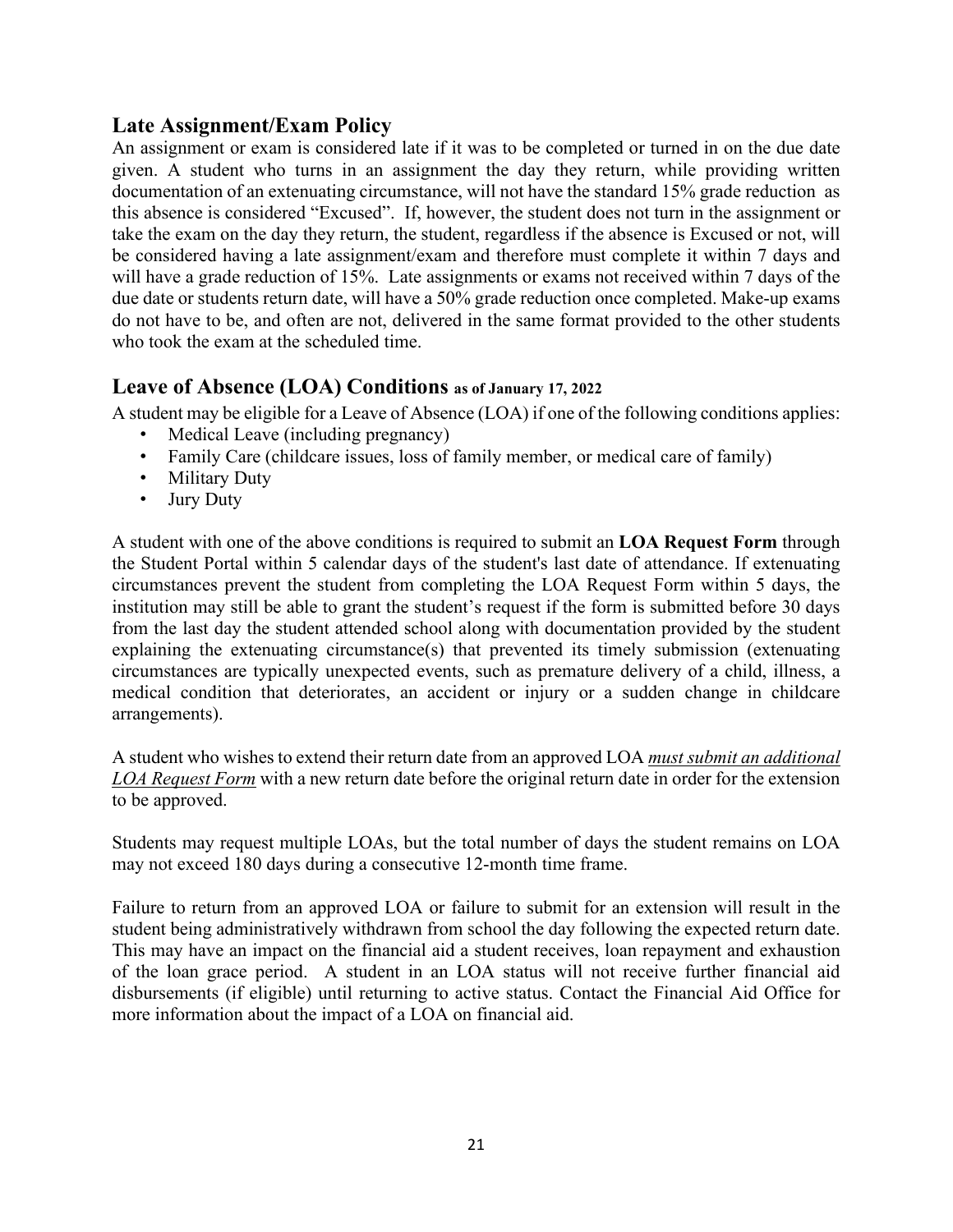#### **Graduation Requirements**

Requirements for graduation from the Cosmetology and Aesthetics programs include completion of hours and services as specified by the State and the School, completion of tuition payments, and average passing grade (75% or above) on file for all school tests including the School final "mock examination". During the scheduled "mock examination" the student is expected to see the Lead Instructor regarding the appropriate filing of the State Board application for license examination.

**NOTE:** While not a requirement to graduate from Brillare Beauty Institute, a graduate is required by the State of Tennessee to pass the State Licensing Exams both Practical and Theory portion in order to work in the field of study for both Cosmetology and Aesthetics programs.

#### **Transcripts**

An official transcript is provided to any student who requests one in writing. The first copy is free of charge. Additional copies will be issued for a fee of \$10.00 each.

#### <span id="page-21-0"></span>**Student Code of Conduct**

All students are expected to maintain a satisfactory level of academic achievement, to conduct themselves as responsible adults, and to attend classes regularly. The School reserves the right to dismiss any students who:

- 1. Fails to maintain satisfactory academic progress.
- 2. Exhibits conduct the administration deems detrimental to the individual, other students, the community or the School.
- 3. Fails to meet attendance requirements.
- 4. Fails to meet financial obligations to the School as agreed upon.

Specific standards of academic progress are detailed in the section of this catalog titled STANDARDS OF SATISFACTORY ACADEMIC PROGRESS.

#### <span id="page-21-1"></span>**Honor Code**

Classes and activities at the Institute are conducted under the assumption that, as responsible individuals, students will adhere to generally accepted social standards forbidding plagiarism, cheating, dishonesty, theft, and defacement of property. Individuals who violate these standards are subject to disciplinary actions, which may include dismissal from the school.

#### **Professional Dress Code**

<span id="page-21-2"></span>Appearance is an important part of being a professional in today's competitive work environment. At the Institute, student's educational programs/departments have specific dress requirements. All students will wear professional scrubs and name tag provided at orientation in the student kit. Students also are expected to war black closed-toed shoes. Students may accessorize with any color. Students not arriving in Professional dress, unless otherwise designated, will be sent home and not allowed to clock hours until returning in compliance with this policy.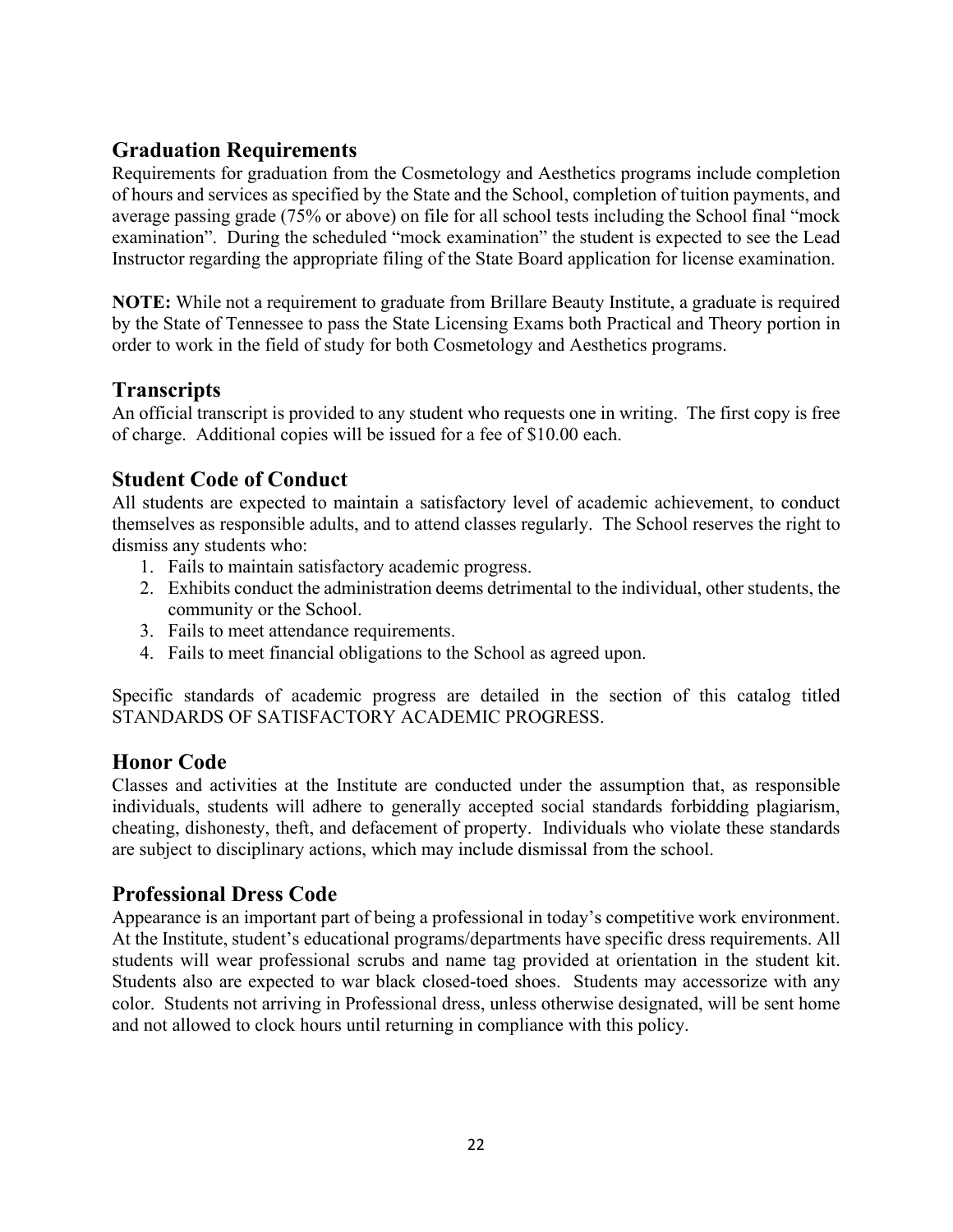#### **Grievance Procedure**

A grievance procedure is available to any student who believes a decision or action has adversely affected his/her status, rights or privileges as a student. The purpose is to provide a prompt and equitable process for resolving student grievances. Students with grievances after meeting with the instructor or administrator on duty at either location should then reach out to the School Director at 1605 Professional Park Dr. NW Cleveland, TN 37312 (423-476-3742 Ext. 101). If the student is not satisfied with the Director's decision, they can provide a written statement to the Director for review by the Board of Trustees. The Board will provide a final decision within 7 days of receipt of the written grievance.

Students who feel a grievance is unresolved internally may refer their grievance to the State Board of Cosmetology, 500 James Robertson Parkway, Suite 120, Nashville, Tennessee 27343, or the Commission of the Council on Occupational Education, (COE) located at 7840 Roswell Road, Building 300, Suite 325 Atlanta, Georgia 30350 (770) 396-3898 [www.council.org](http://www.council.org/) or they may contact the Tennessee Higher Education Commission, (THEC) located in Nashville, TN 37243 Telephone: 615-741-5293

#### <span id="page-22-0"></span>**Account Credit Balances and Refunds**

The institution's policy is to resolve eligible credit balances in student accounts as promptly as possible – in compliance with all applicable regulations – by issuing refunds to the student. A student can determine the balance in his or her account by logging into the Student Services login in Orbund-Prestige.

#### **Definitions**

A credit balance results when the total of the credits posted to a student's account (e.g., payments, loan disbursements, scholarships, etc) exceeds the total of the charges applied or applicable to the account.

A credit balance eligible for a refund is one where all the applicable charges and credits have been posted to the account and his or her eligibility for such funds has been reviewed and confirmed or adjusted based on current eligibility, enrollment or other applicable conditions.

Anticipated funds, including anticipated financial aid, are not considered credits to a student's account until the funds have actually been disbursed to the account.

Accounts of students on a Payment Plan are not eligible for a refund unless the Payment Plan has been completed and paid in full, and payments exceed the applicable charges.

#### **Account Balances, Returns and Payments**

In some cases, if a refund is issued and subsequently a balance is created in the student's account, it is the student's responsibility to return the funds to the institution or pay the balance in accordance with the institution's billing and payments policies, including any applicable late fees.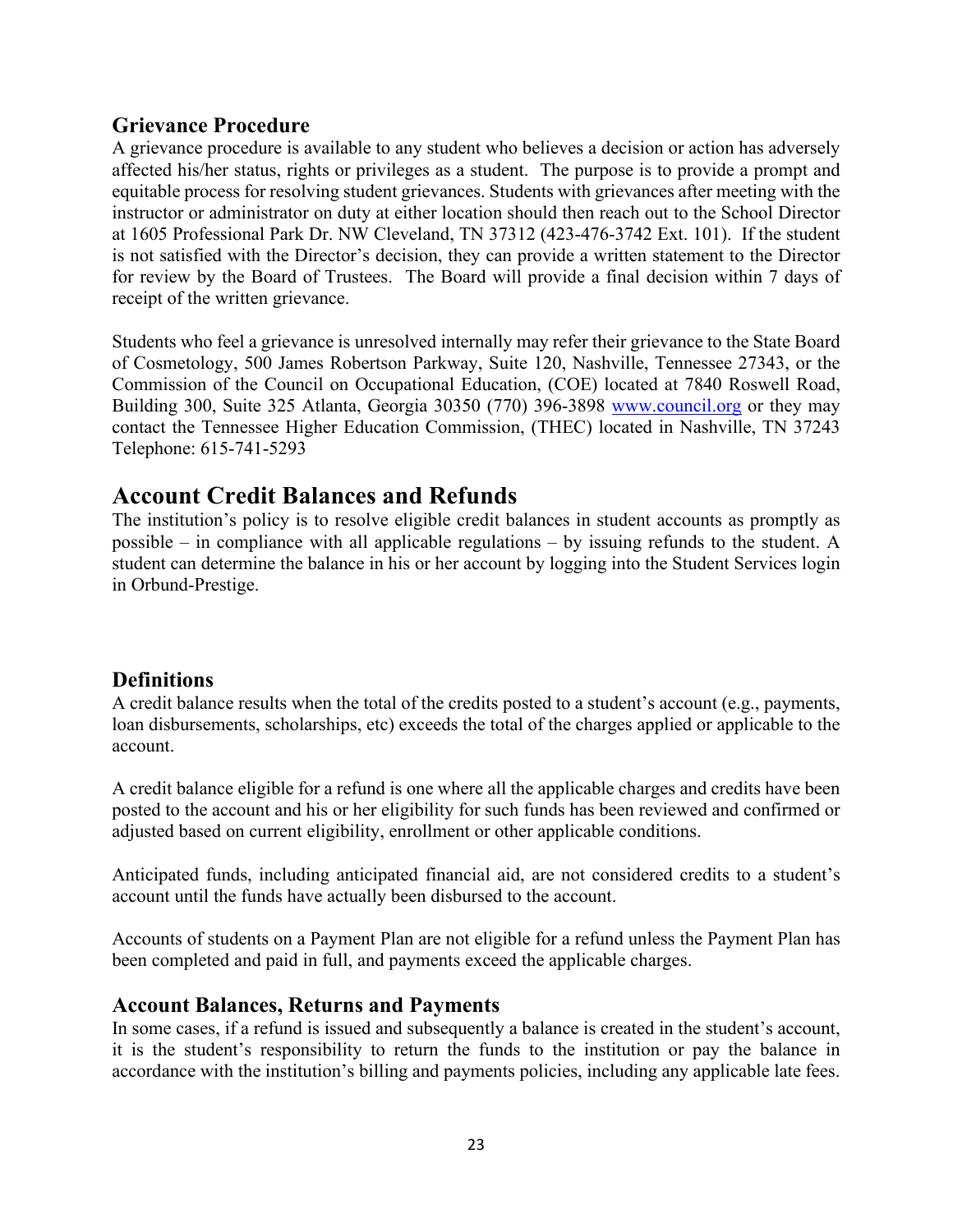#### **Types of Student Account Credit Balances and Refunds**

Credit balances may be related to payments from several sources, including personal funds; Title IV Federal Student Aid; and non-federal aid funds, such as private loans and grants, and other external awards.

The institution's policies and procedures for handling student account credit balances adhere strictly to federal and other regulatory requirements, as applicable and vary depending on whether on a credit balance is related to federal aid funds or not.

#### <span id="page-23-0"></span>**Credit Balances and Refunds Due to Federal Financial Aid**

Depending on the specifics of the situation, for students who have a credit balance and are recipients of Title IV federal aid, the level of aid awarded may need to be recalculated by the school's financial aid office.

The institution will credit Title IV federal funds to a student's account only against allowable institutional charges, including:

- 1. Current charges for tuition and fees.
- 2. Other educationally related charges incurred by the student at the institution, with the student's written authorization.

**Credit Balances and Refunds Due to Overpayment or Other Non-Federal Student Aid Funds**  If a student overpays the student's account, related credit balances will be refunded to the student, regardless of the source of payment.

If a credit balance on a student's account is related to other, non-Title IV Federal Student Aid funds (for example, external awards, such as scholarships, grants, or private loans) the credit balance in the account may be reduced, may be returned to the source, or may be refunded to the student, depending on the specifics of the situation and the conditions of the award.

#### **Written Authorization**

Students must provide written authorization before the institution can hold a credit balance in the student's account to be applied to future billed tuition. Written authorization may be submitted via email.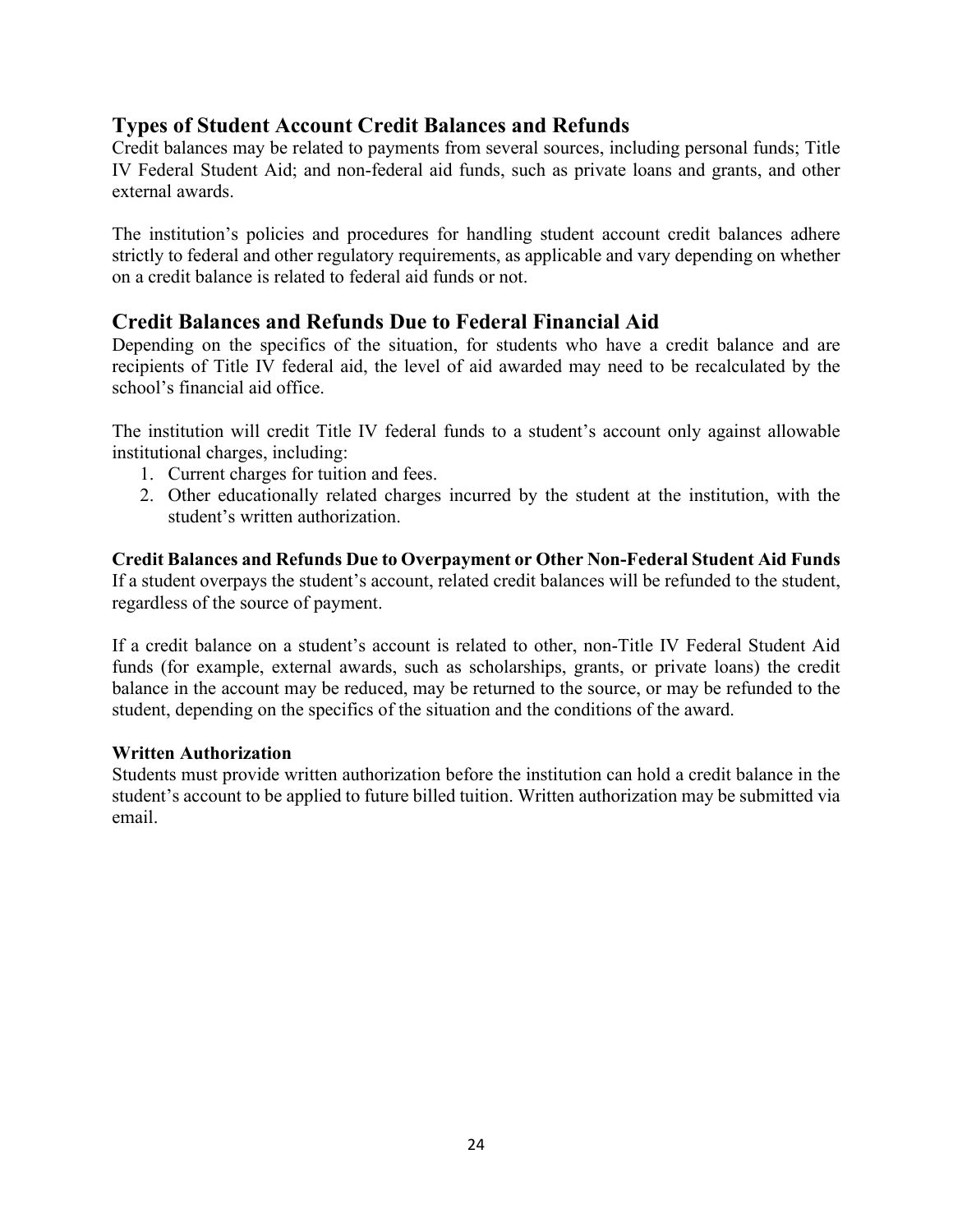#### <span id="page-24-0"></span>**Other Student Information**

#### **Indemnification**

The student releases and holds harmless the institution, its employees, its agents, and representatives from an against all liabilities, damages, and other expenses which may be imposed upon, incurred by, or asserted against it or them by reason of bodily injury or property damage which may be suffered by the student from any cause, while enrolled as a student in the institution.

#### **Disaster**

In the event of labor disputes or acts of God (i.e. fire, flood, hurricane, tornado, etc.), the Institute reserves the right to suspend training at the site affected for a period not to exceed 90 days or to locate a suitable site.

#### **Change of Address**

If a student should have a change of address or phone number, either local address or home address, it should be reported immediately to the office. A name change through marriage should be reported with appropriate documentation.

#### **Care of Facilities**

Eating and drinking are prohibited in the classrooms, hallways, and Salon/Spa floor areas. Smoking and cell phone usage are prohibited inside the building at all times.

#### **Facilities and Services Available for Handicapped Students**

In compliance with the Americans with Disabilities Act, Brillare Beauty Institute provides reasonable accommodation to students with a professionally diagnosed and documented disability. The main and side entrances and restrooms are readily handicapped accessible at both campuses.

#### **Student Services offered for Individuals with Disabilities**

Brillare Beauty Institute will assist students with disabilities, both physical and intellectual, by offering:

Large Print Material, Frequent Breaks, Extended Testing Time, Testing Over Several Sessions, Small Group Settings, Private Testing Room, Tutoring and Preferential Seating among others.

#### **Student Activities**

Student Activities at Brillare Beauty Institute include; Community Outreach, Leadership Opportunities, High School Presentations, Field Trips, Educational Classes, Guest Speakers, Trade Shows, & Job Shadowing.

#### **Parking**

Sufficient parking for cars is available in the parking lot surrounding the building on a first-come basis. Students are asked to park within the lines of the designated parking spaces. Parking in front of the building is reserved for clients and prospects only.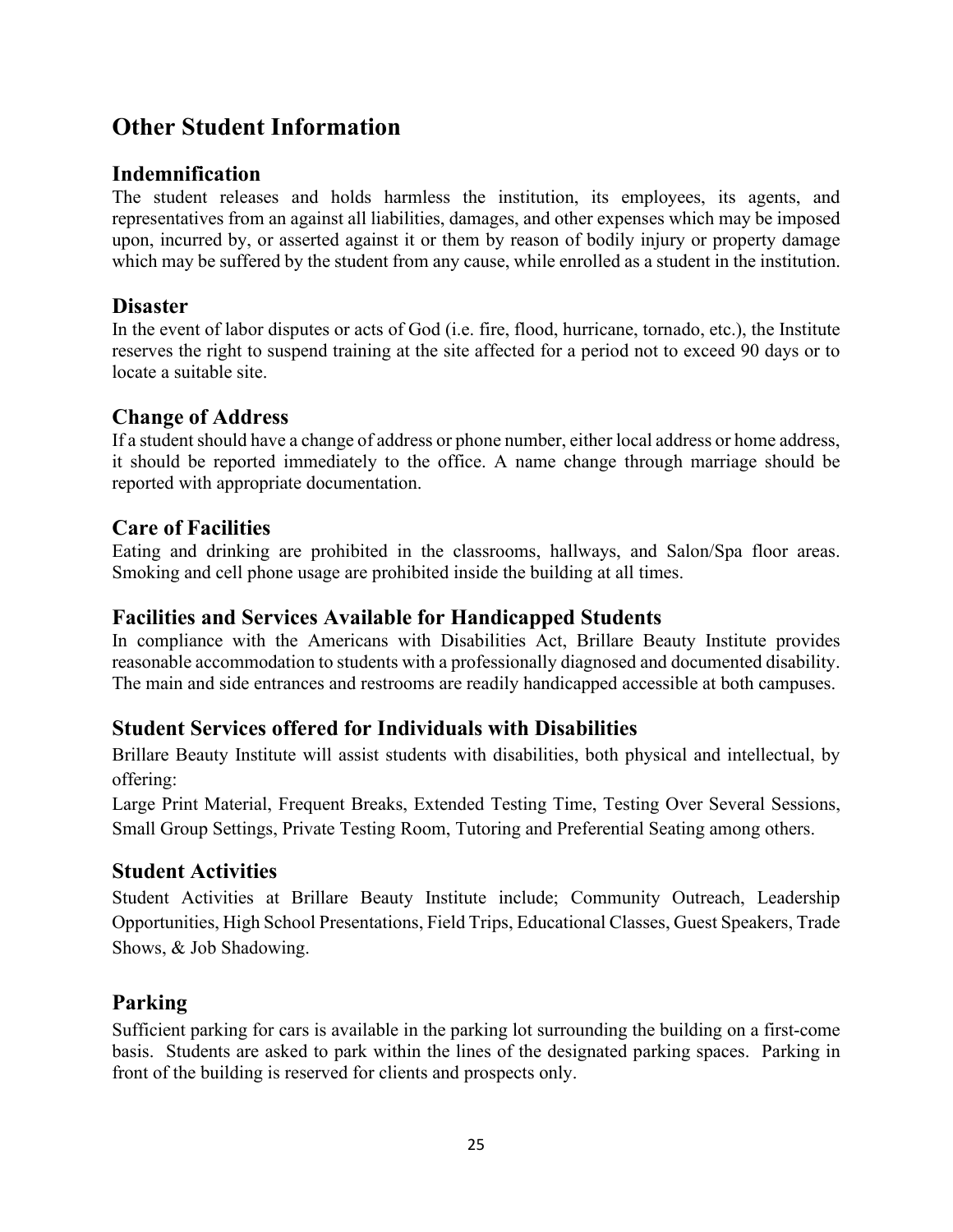#### **Orientation**

A student orientation program is conducted during the first week of class each term to acquaint new students with the School's facilities, policies, and procedures, to meet the staff, and take care of any administrative matters.

#### **Loss of Personal Property**

The Institute does not assume responsibility for the loss of books or other personal properties. However, all faculty and students are instructed to give the administrative staff all articles found so that the owner may claim them.

#### **In Case of Fire**

In the event of fire in the building, the verbal warning "**FIRE**" will be sounded. When this warning is heard, students will immediately, and in an orderly manner, vacate the building. Appropriate evacuation routes are posted in each area of the building. In the event a student is working with a patron, the student should have the patron exit the building at the same time.

#### **Description of Facility/ Equipment/ Class Size**

Brillare Beauty Institute's Main Campus is located at 1605 Professional Park Drive NW, Cleveland Tennessee. The Main Campus consists of approximately 5000 square feet of classroom, clinic, and office space. The clinic area and classroom contain workstations for 24 Cosmetology, 5 Manicuring stations, 6 Aesthetician Stations, 1 Wax Area, 5 Portable Hair Drying Stations, 5 Shampoo Bowls, 2 Spa Pedicure Chairs, & 6 Facial Machines. Class size is limited and low student-teacher ratio is maintained of no more than 20 to 1.

The Extension site is located at 5600 Brainerd Rd in Chattanooga, TN 37411. The Extension Site consists of approximately 7500 sq ft of space for classrooms, or student-run Salon/Spa, administrative offices, student lounge and a resource area.

#### <span id="page-25-0"></span>**Placement Assistance**

The Institute does not guarantee employment or career advancement following graduation but does offer Placement Assistance to students and graduates. Graduates/Completers of the Institute who obtain employment after graduation typically start out in an entry-level position. A placement assistance board is posted outside the Financial Aid Office, which includes positions available in our area. Brillare Beauty Institute will work with each student to find the position most suited to his or her needs. The Institute **CANNOT GUARANTEE EMPLOYMENT TO THE GRADUATE,** but can provide contacts and guidance, which have proven successful. Each student is expected to complete the appropriate placement assistance forms in the Administrative office upon graduation.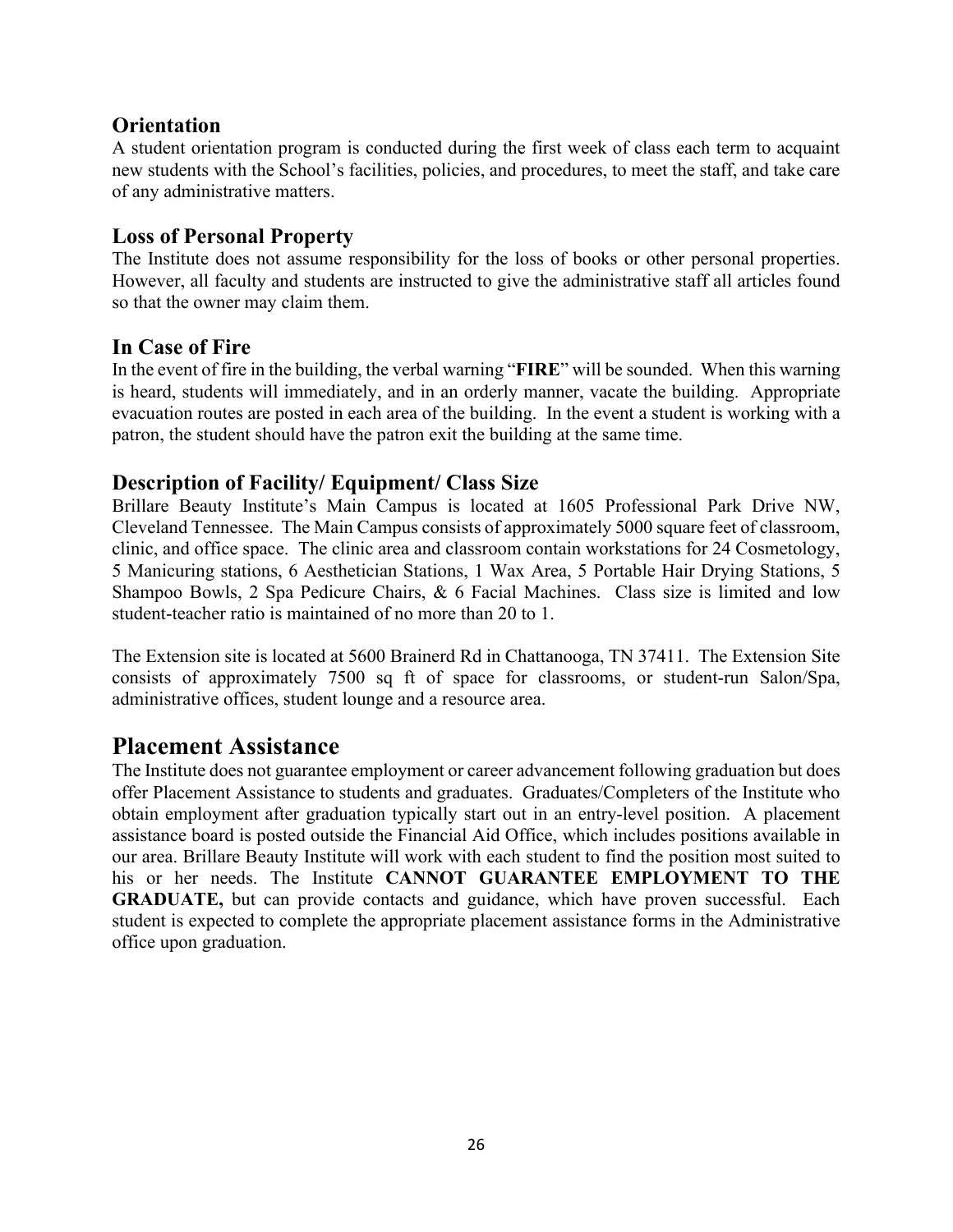#### **HOURS OF OPERATION**

**Administrative Office hours**: Monday-Friday 8:30am-5pm & Saturdays 8am-4pm

#### **Full Time Student Schedules:**

#### **Cosmetology Program**

This program has students attending 3-4 days a week on campus and 1 day thru distance education: For the first 8 weeks students attend Monday – Thursday 8:30am – 4:00pm and then for the remaining weeks of the program rotating 3 days a week, Monday thru Saturday 8:30am – 4:00pm and Saturday 8:30am-4pm. In addition to these on campus hours, students will be required to utilize our remote learning portal to complete 8 hours per week. Please see the Saturday Attendance Policy for more details.

#### **Aesthetics Program**

This program has students attending 2.5 days a week on campus and between 4-7 hours of distance education per week. The program has students on campus Monday thru Saturday 8-30am -5:00pm. All students in this program will attend on campus on Saturdays at least half of their program. Please see the Saturday Attendance Policy for more details.

The School does reserve the right to alter the scheduled hours of class meetings.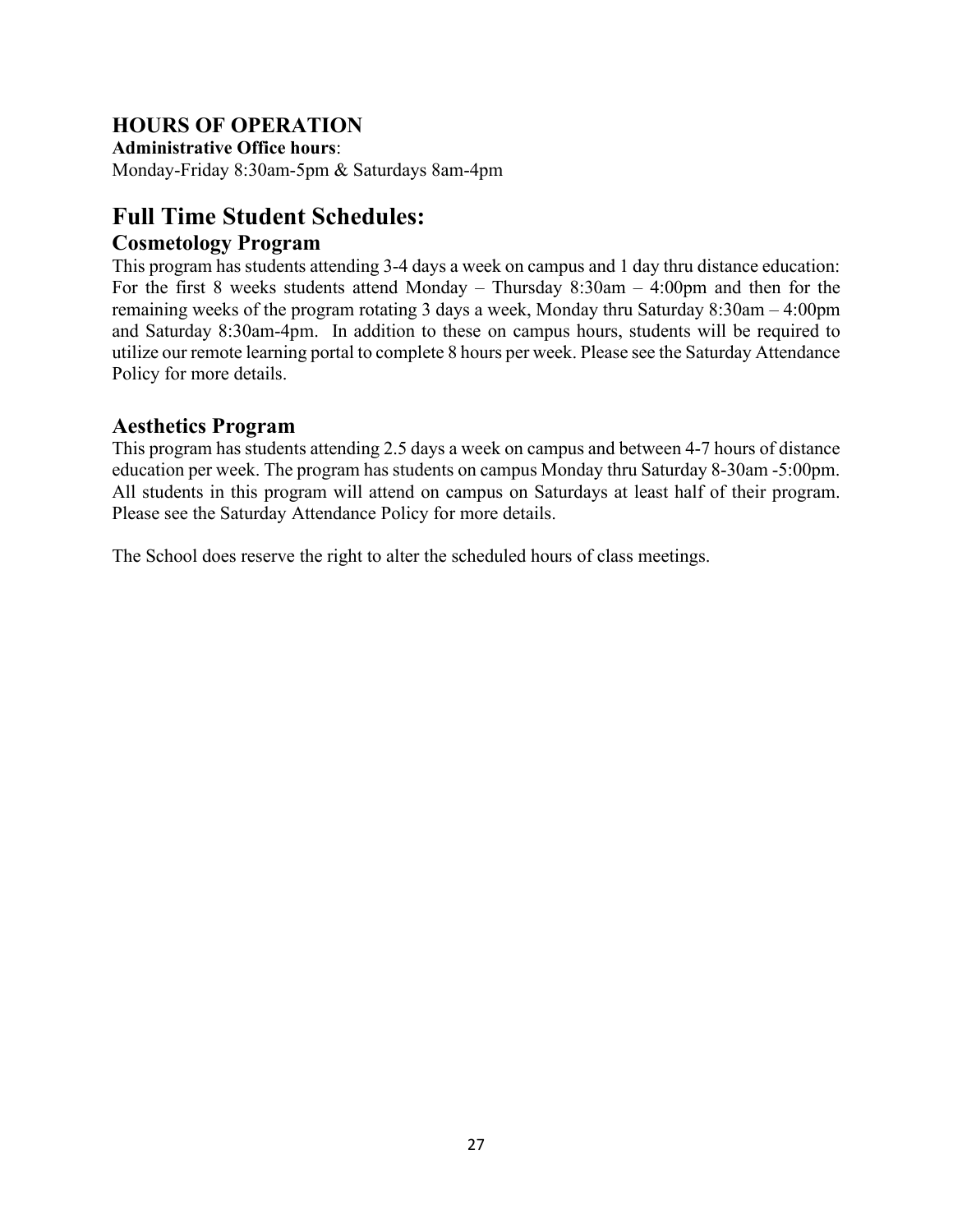#### <span id="page-27-0"></span>**Consumer Information**

#### <span id="page-27-1"></span>**Alcohol-Drug Possession, Usage and Distribution Policy**

In the response to the requirements of the "Drug Free Schools and Communities Act Amendments of 1989" (Public Law 10 1-226) the following will be the policy of the Institute:

"No employee, or student of this School, shall have in his or her possessions, any alcoholic beverage or controlled substance (illicit drugs) on School property or in any School activity, whether for personal consumption or distribution to any other personnel or student. Any infraction of this policy will be grounds for immediate dismissal."

#### **Drug and Alcohol Abuse Program**

In an effort to provide our students with information on drug and alcohol abuse, the Institute has materials published by the National Institute on Drug Abuse and other organizations. Brochures are distributed at Orientation and additional copies are available in the Director's office and in the student break room.

#### <span id="page-27-2"></span>**Notification of FERPA and Annual Notification of Student Rights**

FERPA is a Federal law that is administered by the Family Policy Compliance Office (Office) in the U.S. Department of Education (Department). 20 U.S.C. § 1232g; 34 CFR Part 99.

Once a student reaches 18 years of age or attends a postsecondary institution, he or she becomes an "eligible student," and all rights formerly given to parents under FERPA transfer to the student. The eligible student has the right to have access to his or her education records, the right to seek to have the records amended, the right to have control over the disclosure of personally identifiable information from the records (except in certain circumstances specified in the FERPA regulations, some of which are discussed below), and the right to file a complaint with the Department. The term "education records" is defined as those records that contain information directly related to a student and which are maintained by an educational agency or institution or by a party acting for the agency or institution.

FERPA generally prohibits the improper disclosure of personally identifiable information derived from education records. Thus, information that an official obtained through personal knowledge or observation, or has heard orally from others, is not protected under FERPA. This remains applicable even if education records exist which contain that information, unless the official had an official role in making a determination that generated a protected education record.

Under FERPA, a school is not generally required to maintain particular education records or education records that contain specific information. Rather, a school is required to provide certain privacy protections for those education records that it does maintain. Also, unless there is an outstanding request by an eligible student to inspect and review education records, FERPA permits the school to destroy such records without notice to the student.

Under FERPA, a school must provide an eligible student with an opportunity to inspect and review his or her education records within 45 days following its receipt of a request.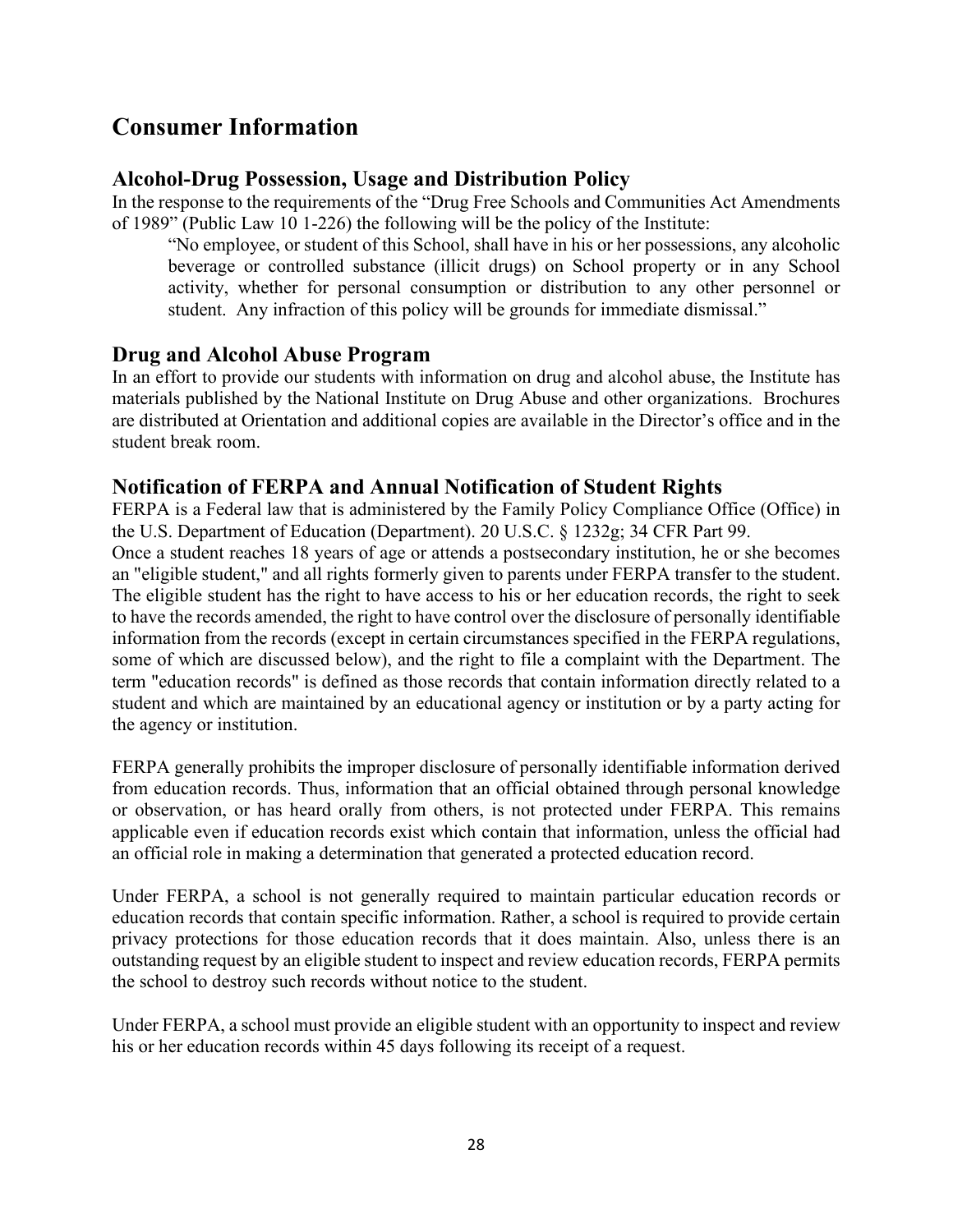Under FERPA, a school is not required to provide information that is not maintained or to create education records in response to an eligible student's request. Accordingly, a school is not required to provide an eligible student with updates on his or her progress in a course (including grade reports) or in school unless such information already exists in the form of an education record.

Under FERPA, a school may not generally disclose personally identifiable information from an eligible student's education records to a third party unless the eligible student has provided written consent. However, there are a number of exceptions to FERPA's prohibition against nonconsensual disclosure of personally identifiable information from education records. Under these exceptions, schools are permitted to disclose personally identifiable information from education records without consent, though they are not required to do so. Following is general information regarding some of these exceptions.

One of the exceptions to the prior written consent requirement in FERPA allows "school officials," including teachers, within a school to obtain access to personally identifiable information contained in education records provided the school has determined that they have "legitimate educational interest" in the information. Although the term "school official" is not defined in the statute or regulations, Brillare Beauty Institute defines the term to include parties such as: instructors; administrators; counselors; clerical staff; trustees; members of committees and disciplinary boards; and any third party servicer of student services..

FERPA also permits a school to disclose personally identifiable information from education records without consent when the disclosure is in connection with financial aid for which the student has applied or which the student has received, if the information is necessary for such purposes as to: determine the eligibility for the aid; determine the amount of the aid; determine the conditions for the aid; and/or enforce the terms and conditions of the aid. With respect to this exception, the term "financial aid" means payment of funds provided to an individual (or payment in kind of tangible or intangible property to the individual) that is conditioned on the individual's attendance at a school.

Another exception permits a school to disclose personally identifiable information from education records without consent when the disclosure is to the parents of a "dependent student" as that term is defined in Section 152 of the Internal Revenue Code. Generally, if either parent has claimed the student as a dependent on the parent's most recent year's income tax statement, the school may non-consensually disclose the eligible student's education records to both parents under this exception.

Postsecondary institutions may also disclose personally identifiable information from education records, without consent, to appropriate parties, including parents of an eligible student, in connection with a health or safety emergency. Under this provision, Brillare Beauty Institute may notify parents when there is a health or safety emergency involving their son or daughter, even if the parents do not claim the student as a dependent.

FERPA also permits a school to disclose personally identifiable information from education records without consent when the disclosure is to the parents of a student at a postsecondary institution regarding the student's violation of any Federal, State, or local law, or of any rule or policy of the institution, governing the use or possession of alcohol or a controlled substance.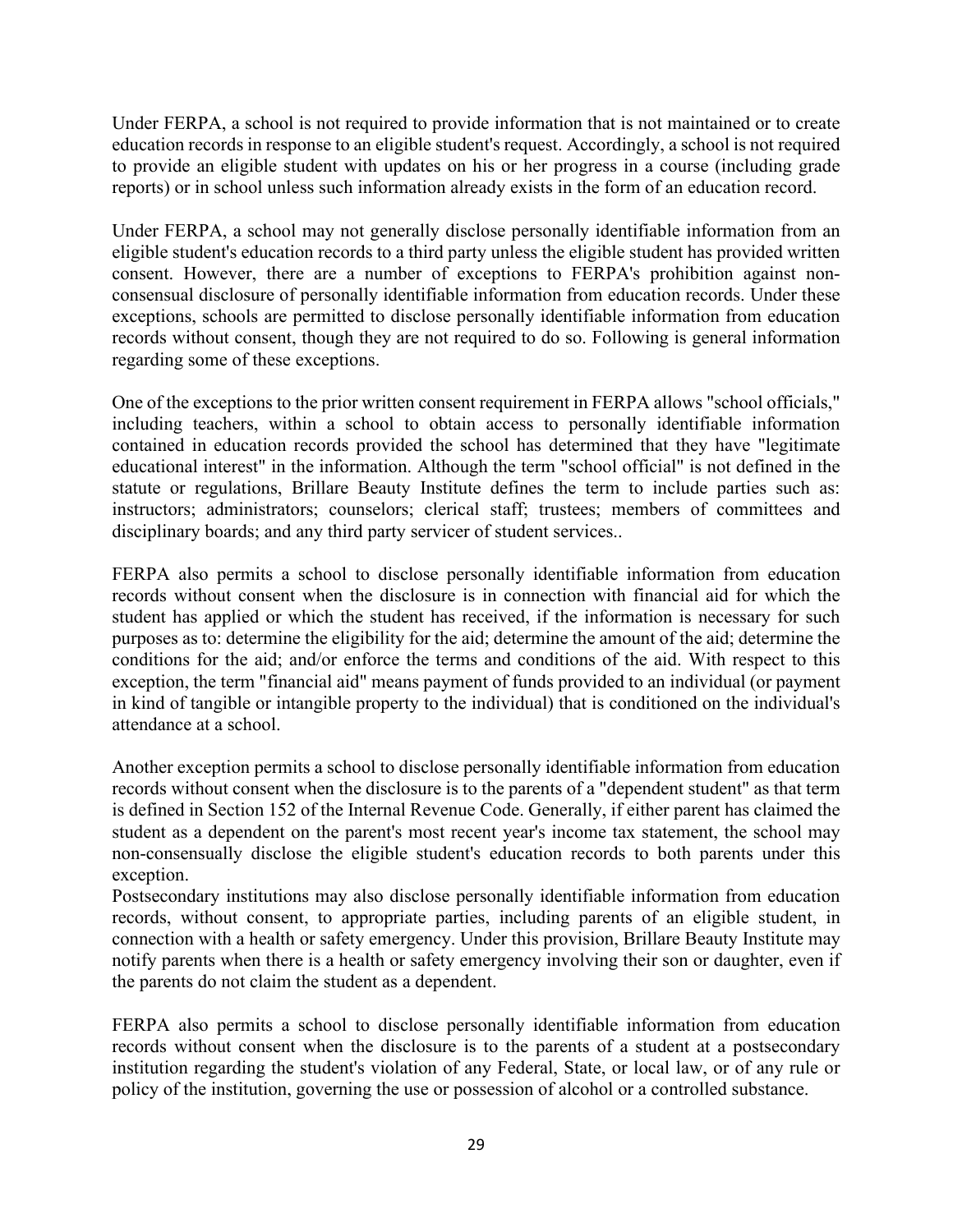The school may non-consensually disclose information under this exception if the school determines that the student has committed a disciplinary violation with respect to that use or possession and the student is under 21 years of age at the time of the disclosure to the parent. There are several other exceptions to FERPA's prohibition against non-consensual disclosure of personally identifiable information from education records, some of which are briefly mentioned below. Under certain conditions (specified in the FERPA regulations), a school may nonconsensually disclose personally identifiable information from education records:

- to authorized representatives of the Comptroller General of the United States, the Attorney General of the United States, the U.S. Secretary of Education, and State and local educational authorities for audit or evaluation of Federal or State supported education programs, or for the enforcement of or compliance with Federal legal requirements that relate to those programs;
- to comply with a judicial order or a lawfully issued subpoena;
- to the victim of an alleged perpetrator of a crime of violence or a non-forcible sex offense concerning the final results of a disciplinary hearing with respect to the alleged crime; and
- to any third party the final results of a disciplinary proceeding related to a crime of violence or non-forcible sex offense if the student who is the alleged perpetrator is found to have violated the school's rules or policies. The disclosure of the final results only includes: the name of the alleged perpetrator, the violation committed, and any sanction imposed against the alleged perpetrator. The disclosure must not include the name of any other student, including a victim or witness, without the written consent of that other student.

As stated above, conditions specified in the FERPA regulations at 34 CFR § 99. 31 have to be met before a school may non-consensually disclose personally identifiable information from education records in connection with any of the exceptions mentioned above.

#### <span id="page-29-0"></span>**Annual Notification of Rights**

Under FERPA, Brillare Beauty Institute notifies annually all eligible students in attendance of their rights under FERPA. This notification includes information regarding an eligible student's right to inspect and review his or her education records, the right to seek to amend the records, the right to consent to disclosure of personally identifiable information from the records (except in certain circumstances), and the right to file a complaint with the Office regarding an alleged failure by a school to comply with FERPA. We also review and update in this annual notice with the institute's definitions of the terms "school official" and "legitimate educational interest."

Students and their parents can get the latest information on FERPA at [http://familypolicy.ed.gov.](http://familypolicy.ed.gov/)

#### <span id="page-29-1"></span>**Voter Registration**

Students are encouraged to register to vote in State and Federal Elections. Voter Registration and Election Date information for the state of Georgia can be found at www.sos.ga.gov. For information on Voter Registration and Election Dates for Federal Elections visit [www.eac.gov/voter\\_resources.](http://www.eac.gov/voter_resources)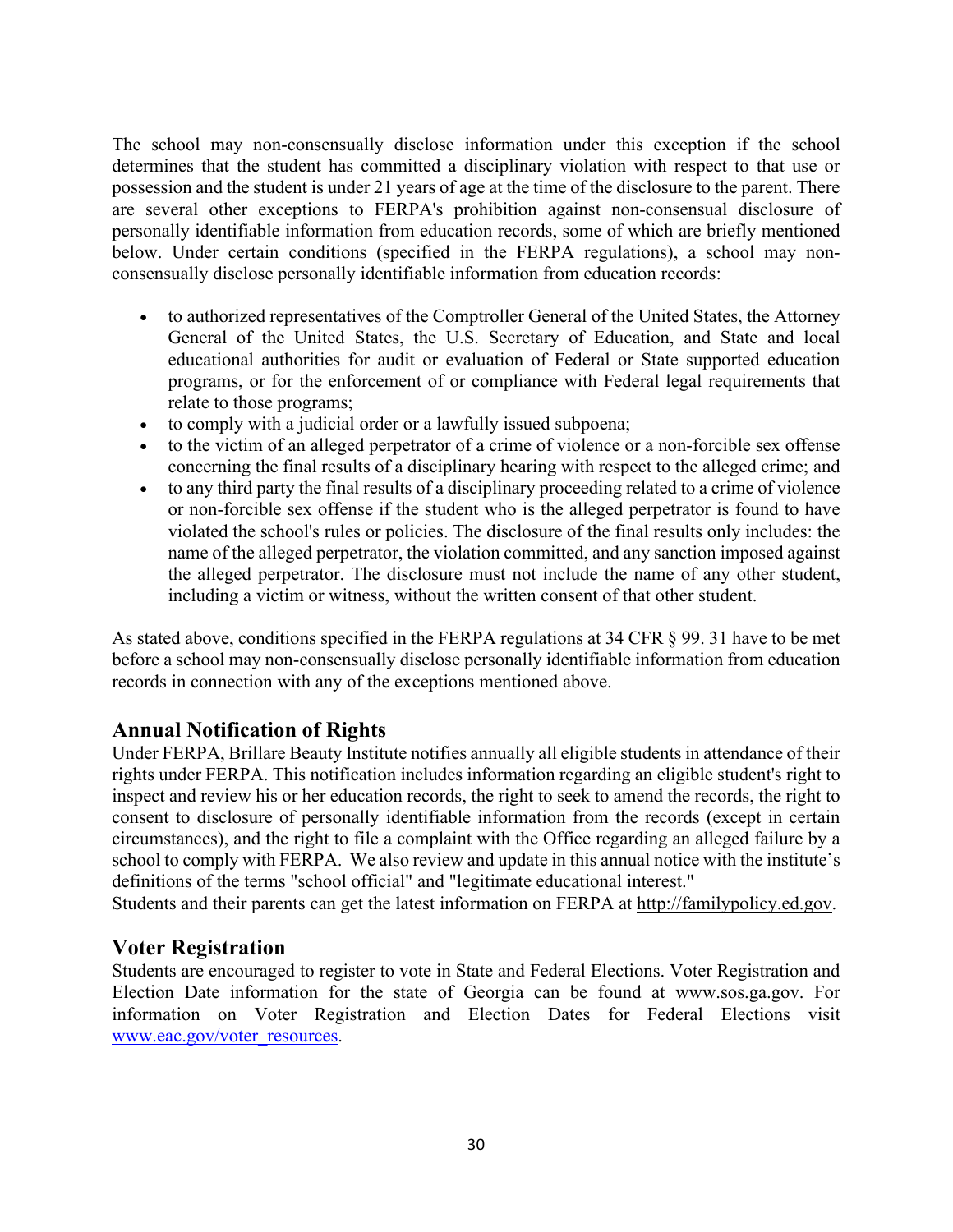#### <span id="page-30-0"></span>**Copyright Policy**

All material in this program is, unless otherwise stated, the property of Brillare Beauty Institute. Reproduction or retransmission of the materials, in whole or in part, in any manner, without the prior written consent of the copyright holder, is a violation of copyright law.

At Brillare Beauty Institute we abide by the provisions of the federal Digital Millennium Copyright Act (DMCA), which requires prompt response to claims of copyright infringement by copyright holders or their agents. If the school receives an allegation of copyright infringement based on your use of the school's computers, the matter will be referred to the school director for further investigation. If you are found responsible after meeting with the school director, you are subject to disciplinary action including loss of network access, suspension or termination from school, and/or restitution or community service.

#### <span id="page-30-1"></span>**Constitution Day Policy**

September 17 is Constitution Day. This day commemorates the September 17, 1787 signing of the United States Constitution. Brillare Beauty Institute recognizes Constitution Day on or about Sept. 17 of each year. It is important for students to have an understanding and appreciation of the U.S. Constitution that has been the foundation of the freedoms provided to all Americans. Events can incorporate 1787 apparel, makeup, and hairstyles or surveys and quizzes about the Constitution, registering students to vote, giving out bookmarks with Constitution facts, showing films and giving out pocket Constitutions to students.

Below is a list of websites that may be used as resources.

The National Archives web site provides Constitution Day activities and materials:

<http://www.archives.gov/education/lessons/constitution-day/>

<http://www.archives.gov/education/lessons/constitution-workshop/>

The National Endowment for the Humanities provides content on the Constitution through the EDSITEMENT web site:<http://edsitement.neh.gov/constitution-day>

The U.S. Senate has posted material from the Legislative Branch: <http://www.senate.gov/artandhistory/history/common/generic/ConstitutionDay.htm>

#### <span id="page-30-2"></span>**Health and Safety Exemption Requirement**

Brillare Beauty Institute adhere to all requirements pertaining to the protection of personally identifiable information and other protected information in a student's education record.

However, pursuant to 34 CFR 99.36, the School is permitted to disclose, without student consent, the information in a student's education record including but not limited to personally identifiable, non-directory information in connection with a health or safety emergency.

The situation must present an imminent danger to a student or other member of the school community in order to qualify for this exemption. The School Director or other authorized school personal must approve sure an exemption request.

#### <span id="page-30-3"></span>**Campus Security**

Criminal actions or other emergencies occurring on campus should be reported immediately to the Director. In the absence of the Director, report to the most senior school official who is available.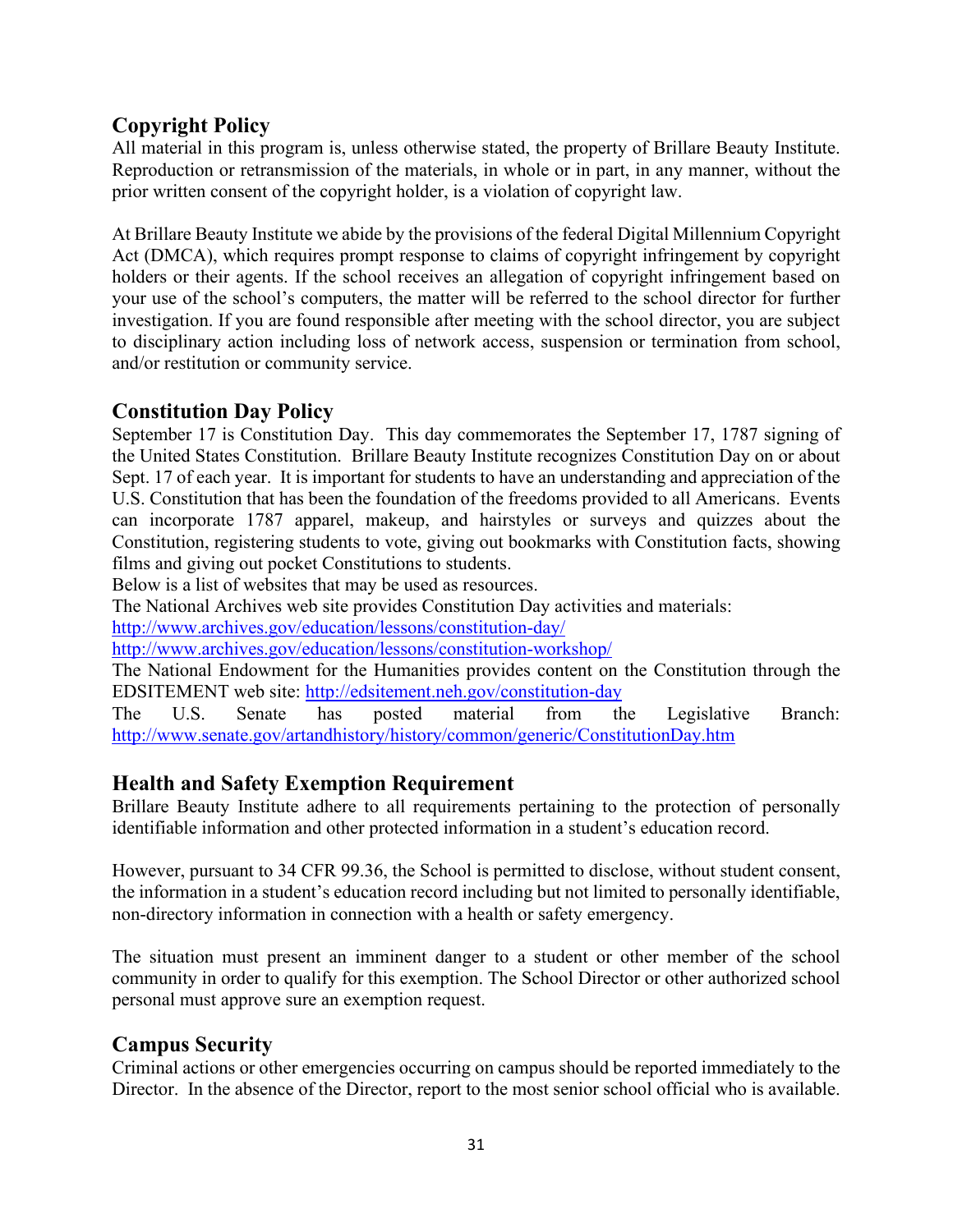The official receiving the report will take action as appropriate, including reporting any crimes to the local police department. The institution complies with the requirements of campus security reporting as described by the Hate-Crimes Statistics Act (28 U.S.C. 534), Violence Against Women Act (42 U.S.C. 13925a) and other federal legislation. This information is available in the office of the Director and posted by the student time clock.

#### <span id="page-31-0"></span>**Notice of Non-Discrimination**

The Institute does not discriminate, nor tolerate discrimination against any member of its community based on race, color, national origin, ancestry, sex/gender, age, religion, disability, pregnancy, veteran status, marital status, sexual orientation, or any other status protected by applicable federal, state or local law in matters of admissions or in any aspect of the educational programs or activities it offers. Questions regarding non-discrimination policies can be referred to your school's Title IX Coordinator via email at [. Questions regarding non-discrimination policies](mailto:TitleIX@BrillareBeautyInstitute.edu)  [can be referred to your school's Title IX Coordinator via email at](mailto:TitleIX@BrillareBeautyInstitute.edu)  [TitleIX@BrillareBeautyInstitute.edu .](mailto:TitleIX@BrillareBeautyInstitute.edu) 

#### <span id="page-31-1"></span>**Sexual Harassment and Sexual Violence Policy- Title IX**

Brillare Beauty Institute is committed to providing a safe educational environment free of violence, harassment and discrimination. Therefore, in accordance with Title IX of the Education Amendments of 1972 and the Jeanne Clery Disclosure of Campus Security Policy and Campus Crime Statistics Act ("Clery Act"), along with its amendments made pursuant to the Violence Against Women Reauthorization Act of 2013 ("VAWA"), Brillare Beauty Institute has adopted strict policies regarding these matters.

Brillare Beauty Institute strictly prohibits sexual or other unlawful harassment or discrimination as well as sexual violence as defined above. Sexual or other unlawful harassment or discrimination includes any verbal, physical, or visual conduct based on sex, race, age, national origin, disability or any other legally protected basis if:

- Submission to such conduct is made either explicitly or implicitly a term or condition of an individual's education or employment;
- Submission to or rejection of such conduct by an individual is used as a basis for decisions concerning that individual's education or employment; or
- It creates a hostile or offensive environment, which means the alleged conduct is sufficiently serious to limit or deny a student's ability to participate or benefit from the student's education program.

Unlawful harassment or discrimination may include racial epithets, slurs and derogatory remarks, stereotypes, jokes, posters or cartoons based on race, national origin, age, disability, marital status, or other legally protected categories.

Sexual harassment is conduct based on sex, whether directed towards a person of the opposite or same sex, and may include explicit sexual propositions, sexual innuendo, suggestive comments, sexually oriented "kidding" or "teasing", practical jokes, jokes about or displays of obscene printed or visual material, questions about sexual fantasies, preferences or history, and physical contact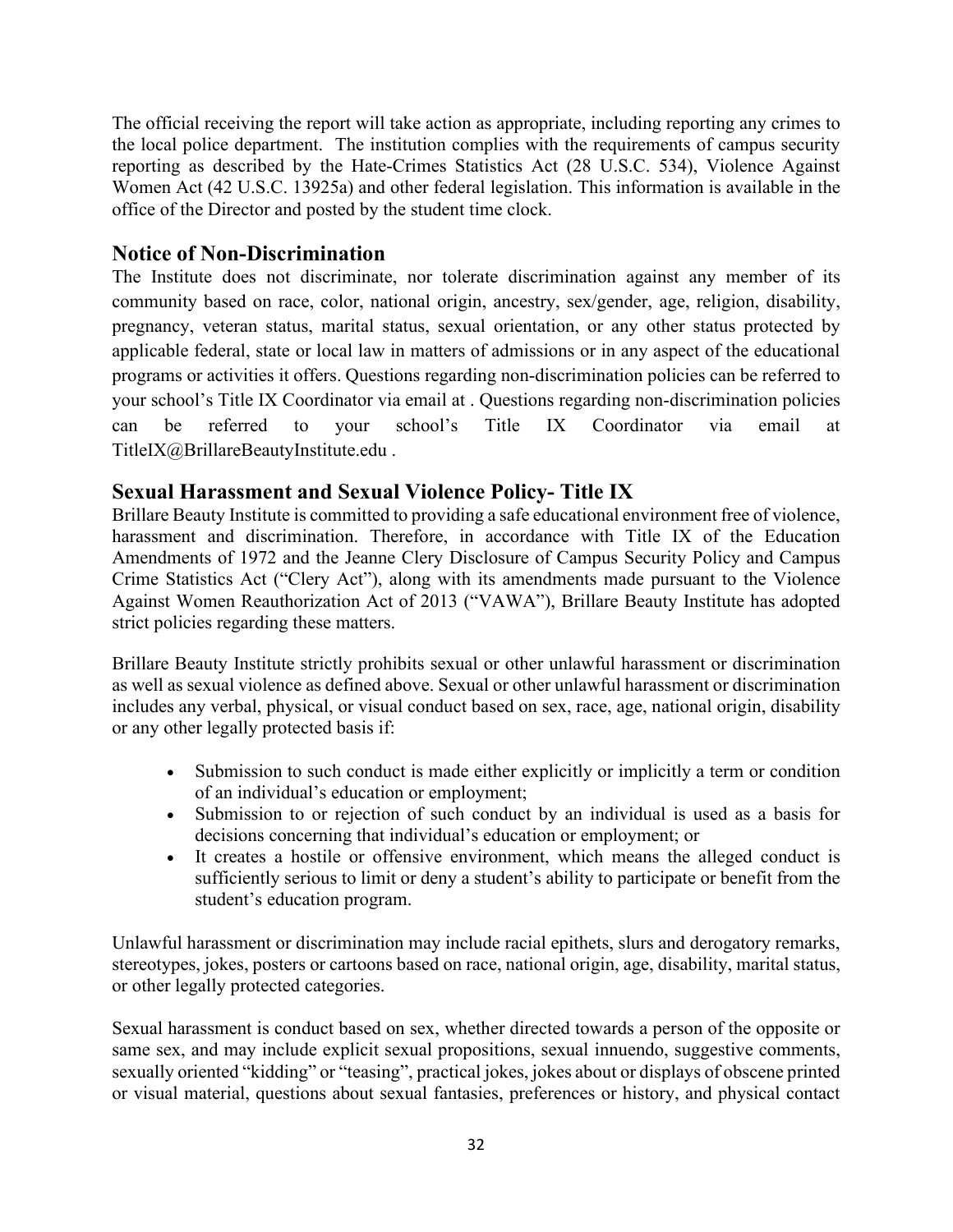such as patting, pinching, or intentionally brushing against another person's body. Gender-based harassment, including acts of verbal, nonverbal or physical aggression, intimidation, or hostility based on sex or sex-stereotyping are strictly prohibited, even if those acts do not involve conduct of a sexual nature.